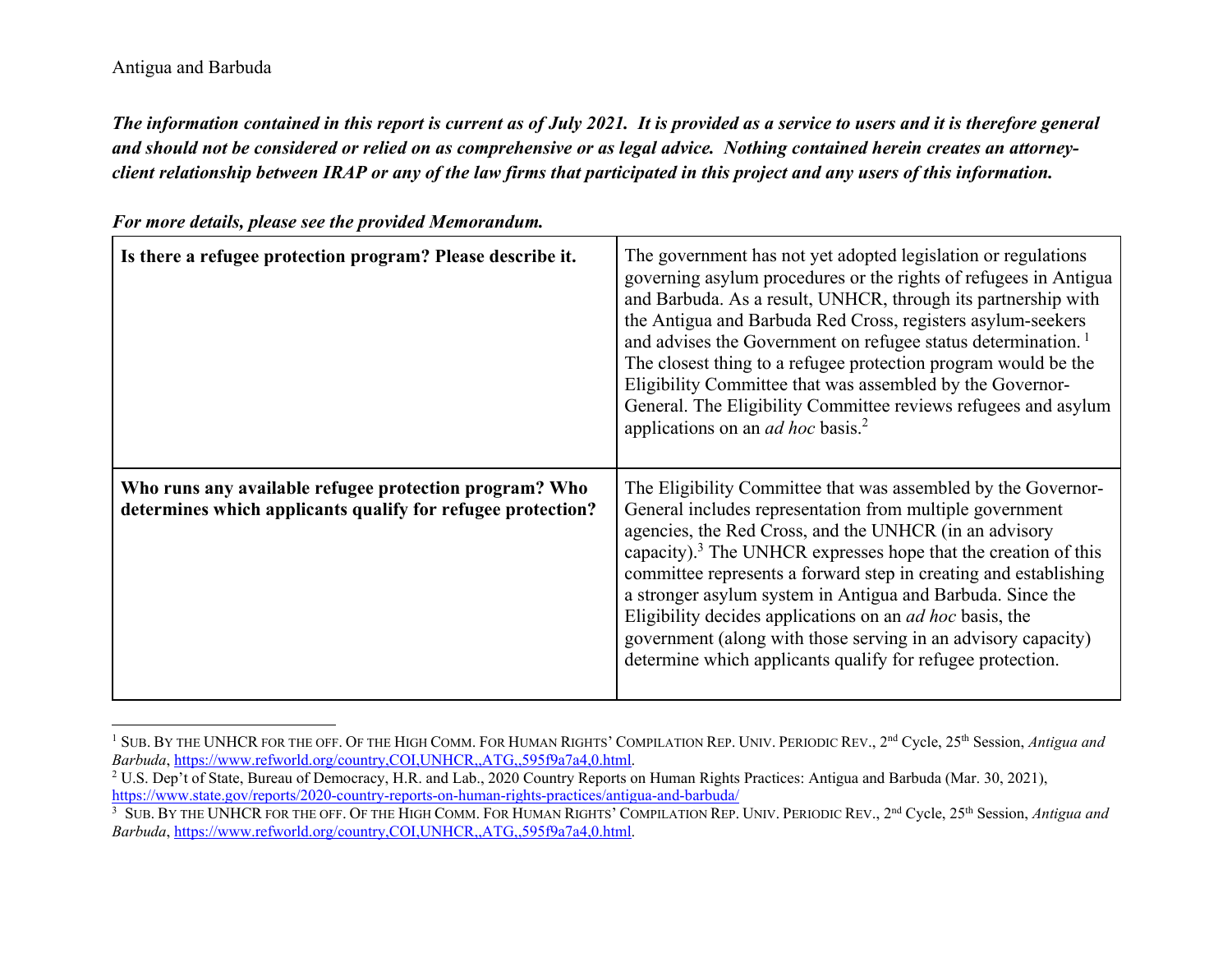| Is the refugee protection program functional? For example,<br>how long does it take for decisions to be issued? What<br>percentage of applications are granted? | The refugee protection program (or lack thereof) in Antigua and<br>Barbuda does not seem to be functioning very well – or at least<br>not publically. Seeking Asylum in Antigua & Barbuda is a rare<br>and difficult process. In almost all cases, it is granted at the<br>discretion of the Government, and only then if it can be proven<br>that the applicant faces financial destitution, harassment or<br>physical danger in returning to their home country. <sup>4</sup><br>There is very little information reported on the number of<br>refugees yearly in Antigua and Barbuda. In 2012, there were no<br>refugees recorded. <sup>5</sup> In 2013, there is a record of one asylum<br>application. <sup>6</sup> In 2014, there were no refugees recorded. <sup>7</sup> In 2015,<br>there were 15 refugees recorded and in 2016, there were 5<br>refugees recorded. <sup>8</sup> In the UNHCR report covering 2016-2017,<br>there were a total of 4 refugees, all of whom were assisted by the<br>UNHCR and non with pending asylum-seeking cases. <sup>9</sup> |
|-----------------------------------------------------------------------------------------------------------------------------------------------------------------|-------------------------------------------------------------------------------------------------------------------------------------------------------------------------------------------------------------------------------------------------------------------------------------------------------------------------------------------------------------------------------------------------------------------------------------------------------------------------------------------------------------------------------------------------------------------------------------------------------------------------------------------------------------------------------------------------------------------------------------------------------------------------------------------------------------------------------------------------------------------------------------------------------------------------------------------------------------------------------------------------------------------------------------------------------------------------|
| Do refugees have a right to work? A right to education? A<br>right to medical care? Please describe.                                                            | There are no details on whether refugees have a right to work, a<br>right to education, or a right to medical care.                                                                                                                                                                                                                                                                                                                                                                                                                                                                                                                                                                                                                                                                                                                                                                                                                                                                                                                                                     |
| Are those seeking refugee protection free to live freely or<br>forced to reside in camps?                                                                       | There have been multiple reports regarding Antigua and<br>Barbuda's treatment of refugees/asylum-seekers and the state of<br>the country's detention system. In 2017, the Committee against<br>Torture ("CAT") expressed concern over their findings of                                                                                                                                                                                                                                                                                                                                                                                                                                                                                                                                                                                                                                                                                                                                                                                                                 |

4 *Antigua and Barbuda – Asylum & Illegal – Asylum*, Sable International (2021), https://www.whatpassport.com/countries/Antigua-and-Barbuda/Asylum\_and\_Illegal/Asylum.

<sup>5</sup> Antigua and Barbuda: Migration Profiles, UNICEF (2013), https://esa.un.org/miggmgprofiles/indicators/files/AntiguaBarbuda.pdf.

<sup>7</sup> Antigua and Barbuda, GLOBAL DETENTION PROJECT (April 11, 2021), https://www.globaldetentionproject.org/countries/americas/antigua-and-barbuda

 $9$  REP. OF THE UNHCR, covering the period of 1 July 2016-30 June 2017, U.N. Doc.  $A/72/12$  (2017),

https://www.refworld.org/cgibin/texis/vtx/rwmain?page=publisher&docid=59c8d9594&skip=0&publisher=UNHCR&querysi=Antigua&searchin=fulltext&sort= date.

<sup>6</sup> *Antigua and Barbuda*, GLOBAL DETENTION PROJECT (April 11, 2021), https://www.globaldetentionproject.org/countries/americas/antigua-and-barbuda

<sup>&</sup>lt;sup>8</sup> Antigua and Barbuda AG: Refugee Population: by Country or Territory of Asylum, CEIC (2021), https://www.ceicdata.com/en/antigua-andbarbuda/population-and-urbanization-statistics/ag-refugee-population-by-country-or-territory-of-asylum.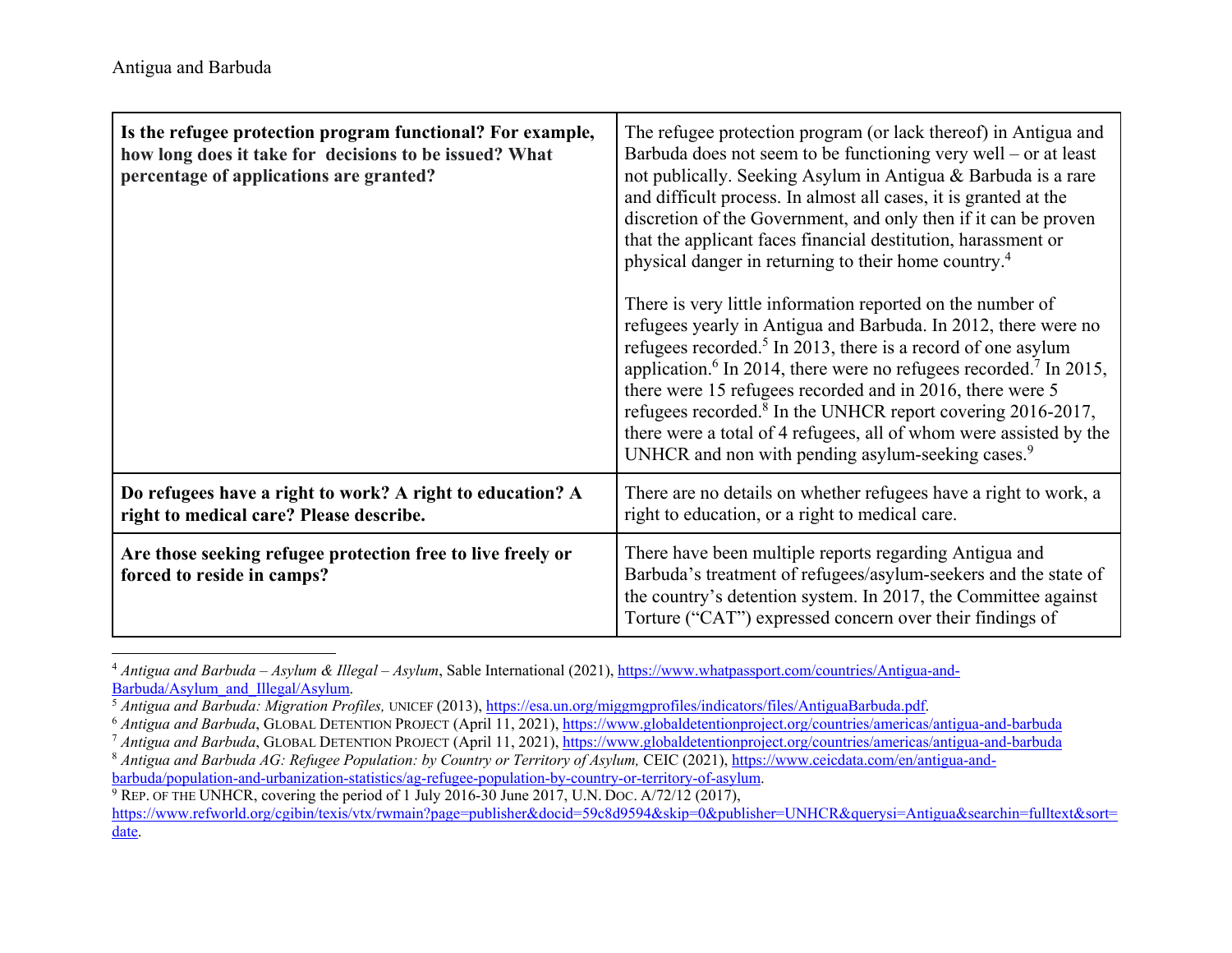| Antigua and Barbuda's practice of detaining migrants and<br>asylum seekers, particularly over the lack of information<br>available about migrants detained at the country's detention and<br>removal center at St. John's police station. The committee stated<br>a formal recommendation that the "State party should refrain<br>from detaining refugees, asylum seekers and undocumented<br>migrants for prolonged periods, especially when they are not<br>charged with any offence under the law; use detention only as a<br>measure of last resort and for as short a period as possible; and<br>promote alternatives to detention." Their report centered around<br>the same issue involving the Syrian men from 2015.                                                                                                                                                                                                    |
|---------------------------------------------------------------------------------------------------------------------------------------------------------------------------------------------------------------------------------------------------------------------------------------------------------------------------------------------------------------------------------------------------------------------------------------------------------------------------------------------------------------------------------------------------------------------------------------------------------------------------------------------------------------------------------------------------------------------------------------------------------------------------------------------------------------------------------------------------------------------------------------------------------------------------------|
| The government of Antigua and Barbuda replied to CAT's<br>concerns in a state party reply in 2017. On the topic of asylum-<br>seekers and refugees, the Antigua and Barbuda government<br>expressed the following:                                                                                                                                                                                                                                                                                                                                                                                                                                                                                                                                                                                                                                                                                                              |
| "The state has immigration laws and policy which must be<br>adhered to protect its borders and keep its citizens safe. If an<br>individual is seeking asylum, an investigation will have to be<br>carried out to ensure that they are bona fide asylum seekers.<br>The records indicate that the individuals seeking asylum were all<br>Syrian males. Some of the men had come into Antigua and<br>Barbuda with a sponsor; however the immigration department<br>had some concerns about the men. The sponsor then contacted<br>the Red Cross organization in Antigua. The Red Cross has<br>signed a MOU with United Nations High Commission for<br>Refugees to be a partner organization dealing with refugees. The<br>Red Cross was very instrumental in assisting the men with their<br>applications for refugee status and ensure that they were<br>comfortable and being treated properly throughout the whole<br>process. |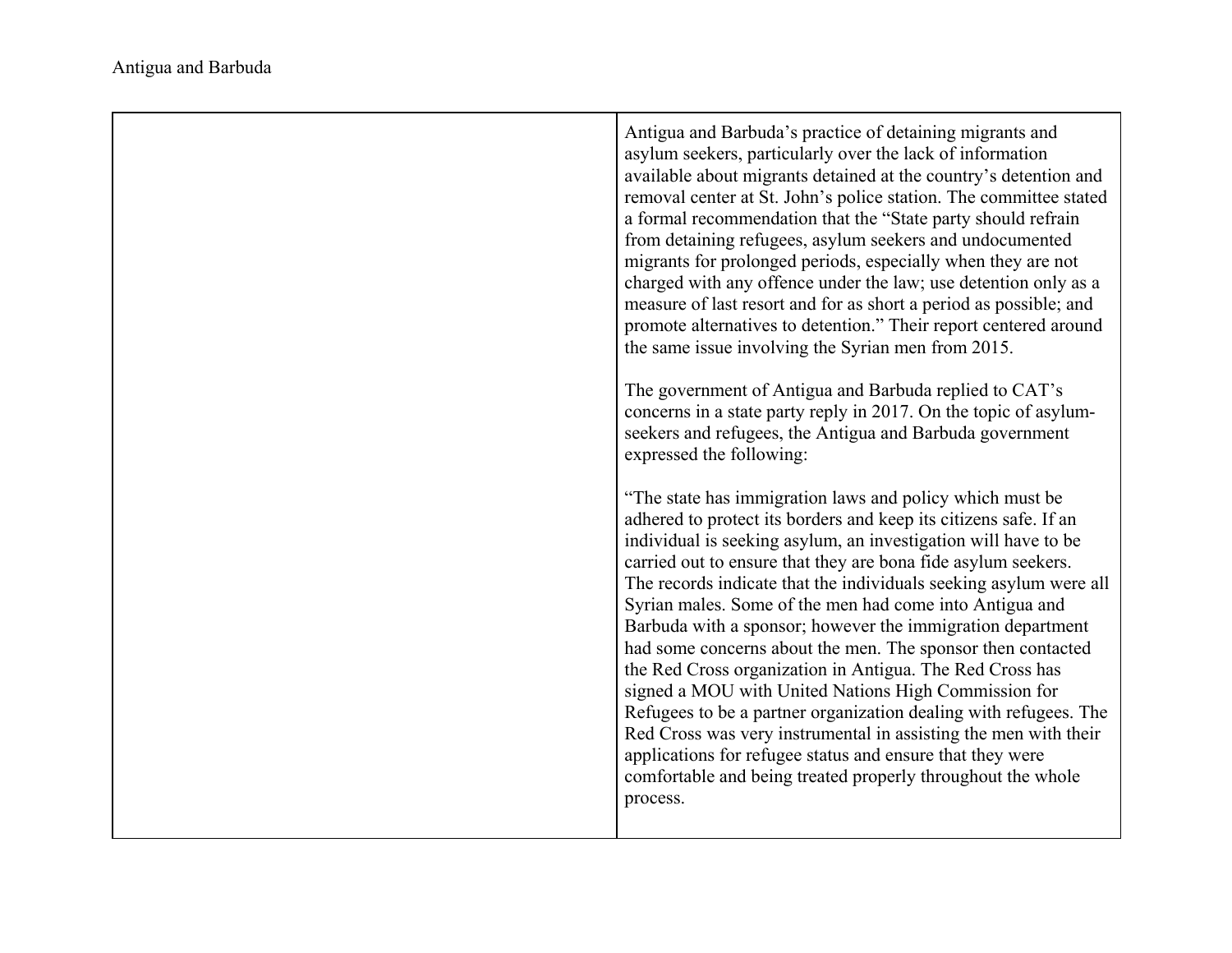|                                                                                                                                                                                                                                           | The Eligibility Committee that was established by the Governor-<br>General conducted the review of the asylum applications and<br>found that most men were bona fide asylum seekers [] The<br>Eligibility committee recommended that a standing committee<br>be permanently established to deal with refugee matters on an<br>ongoing basis in Antigua and Barbuda; and that operational<br>guidelines of best practice and standards be drawn up to govern<br>all hearings on the part of the state under the Refugee<br>Convention." <sup>10</sup>                                                                                                                                                                                                                                 |
|-------------------------------------------------------------------------------------------------------------------------------------------------------------------------------------------------------------------------------------------|--------------------------------------------------------------------------------------------------------------------------------------------------------------------------------------------------------------------------------------------------------------------------------------------------------------------------------------------------------------------------------------------------------------------------------------------------------------------------------------------------------------------------------------------------------------------------------------------------------------------------------------------------------------------------------------------------------------------------------------------------------------------------------------|
| Does a grant of refugee protection result in a pathway to<br>permanent status? In other words, can a refugee eventually<br>become a citizen? Is there another form of legal permanent<br>status available for people with refugee status? | There are no details from the Antigua and Barbuda government<br>that states whether there are other pathways to permanent status<br>or another form of legal permanent status available for people<br>with refugee status. Please see below for the different ways of<br>immigrating to Antigua and Barbuda.                                                                                                                                                                                                                                                                                                                                                                                                                                                                         |
| Does the country offer temporary protections available other<br>than refugee status? If so, what are they?                                                                                                                                | The country does not seem to offer any temporary protections for<br>people who are in a refugee type situation. However, they do<br>have the following visa/residency options:<br>1) $Entry Visa – The entry visa is valid for a stay no longer than$<br>six months for reasons dealing with holiday or business. A<br>person must show proof of purchasing a return ticket for exiting<br>the country within that time period, have proof of<br>accommodations during their stay, a valid passport, and proof of<br>financial stability. There are a list of countries on Antigua and<br>Barbuda's immigration website that do not require a visa - note<br>that Afghanistan is not on that list. <sup>11</sup><br>2) Multiple Entry Visa - This visa is for those who need to come |

<sup>&</sup>lt;sup>10</sup> United Nations Human Rights Treaty Bodies, *Written Replies of the State Party – Antigua and Barbuda*, (Aug. 4, 2017),

https://tbinternet.ohchr.org/\_layouts/15/treatybodyexternal/Download.aspx?symbolno=INT%2fCAT%2fSRY%2fATG%2f28373&Lang=en.

<sup>&</sup>lt;sup>11</sup> Countries Exempt from Visa, ANT. & BARB. DEP'T OF IMMIGRATION, https://immigration.gov.ag/visa-services/countries-exempt-from-visa/.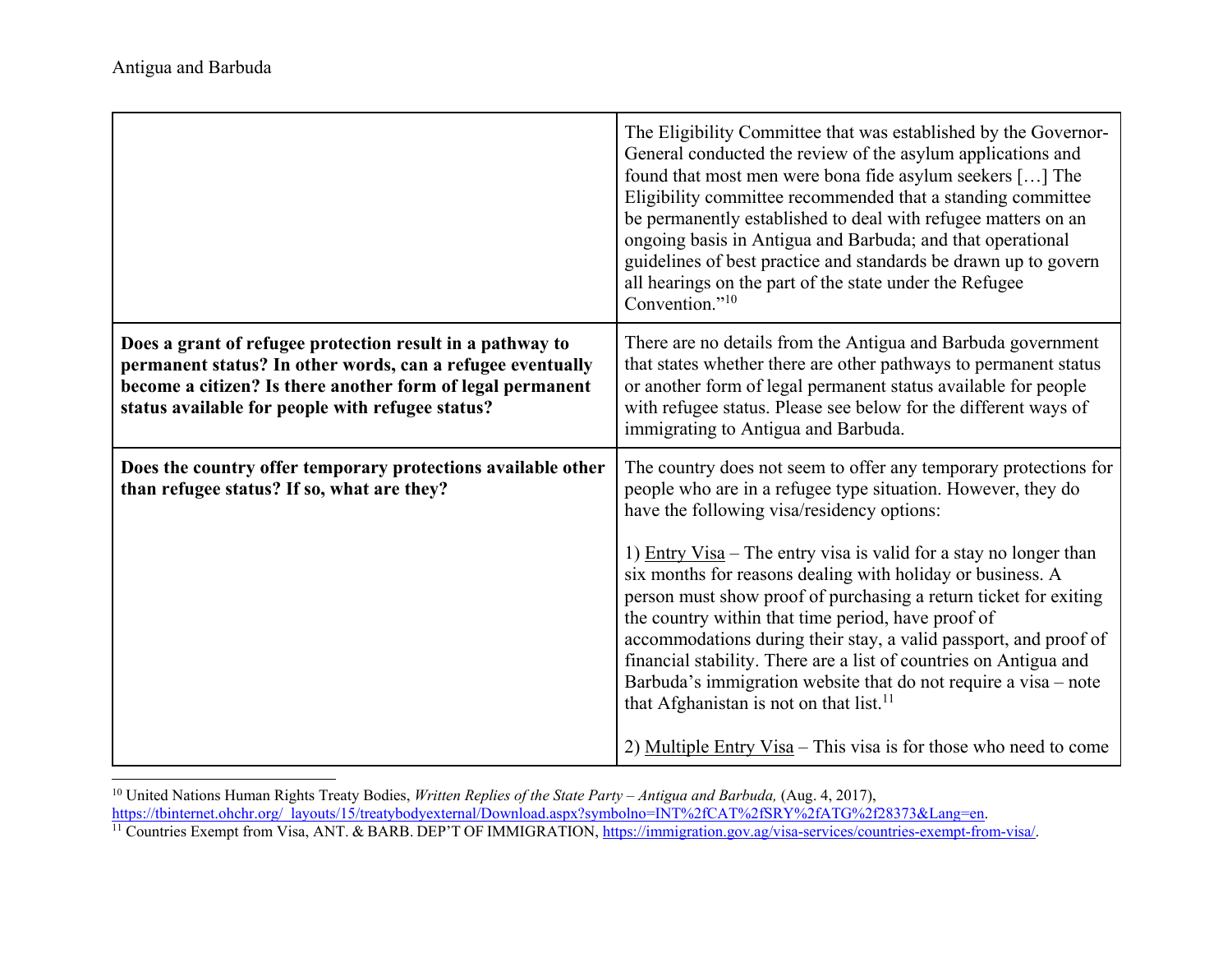| and go throughout a 12 month period. This visa has the same<br>requirements as an Entry Visa.                                                                                                                                                                                                                                                                                                                                                                                                                                                                                                                                                                                                                                                                                                                                                                                                                                                                                                                                                                                                                                                                                                                                                                                                                                                    |
|--------------------------------------------------------------------------------------------------------------------------------------------------------------------------------------------------------------------------------------------------------------------------------------------------------------------------------------------------------------------------------------------------------------------------------------------------------------------------------------------------------------------------------------------------------------------------------------------------------------------------------------------------------------------------------------------------------------------------------------------------------------------------------------------------------------------------------------------------------------------------------------------------------------------------------------------------------------------------------------------------------------------------------------------------------------------------------------------------------------------------------------------------------------------------------------------------------------------------------------------------------------------------------------------------------------------------------------------------|
| 3) Permanent Residency – The government of Antigua and<br>Barbuda created this program in June 1995, mostly to encourage<br>wealthy businessmen to relocate. This program includes freedom<br>from local taxes (i.e. income tax, capital gains tax, inheritance<br>tax, and wealth tax). The requirements of permanent residency is<br>to maintain an address in Antigua and/or Barbuda (renting or<br>purchasing property) which requires an annual cost of \$20,000<br>USD per year and the person must remain in the country for 30<br>days of the year. A person must also provide a certificate of<br>income, a bank reference, and two personal references. <sup>12</sup><br>4) Residency Permit - If a person live in Antigua and Barbuda<br>for no less than four years, that person can apply for residency<br>status which allows them to not pay the \$20,000 USD levy. This<br>permit is valid for three years and includes the following<br>requirements: a police certificate showing no criminal activity<br>for 6 months, a health certificate, a letter from the Statutory<br>Boards to prove necessary taxes have been paid during the<br>residency period, a valid passport, and birth and marriage<br>certificates. At this point, the Chief Immigration Officer has the<br>option of asking for more documentation as well. |
| 5) Naturalization - After residing in Antigua and Barbuda for<br>seven years, a person may apply for naturalization. <sup>13</sup>                                                                                                                                                                                                                                                                                                                                                                                                                                                                                                                                                                                                                                                                                                                                                                                                                                                                                                                                                                                                                                                                                                                                                                                                               |
| 5) Citizenship by Investment Program - This program was<br>created for investors in Antigua and Barbuda, where citizenship                                                                                                                                                                                                                                                                                                                                                                                                                                                                                                                                                                                                                                                                                                                                                                                                                                                                                                                                                                                                                                                                                                                                                                                                                       |

<sup>&</sup>lt;sup>12</sup> Residency Options in Antigua and Barbuda, INTERNATIONAL STRATEGIES FOR THE GLOBALLY MINDED (Sep. 19, 2020),

https://www.escapeartist.com/blog/residency-options-antigua-barbuda/#:~:text=In%20order%20to%20qualify%20for,least%2030%20days%20per%20year. <sup>13</sup> Antigua and Barbuda, CENTRAL INTELLIGENCE AGENCY (July 29, 2021), https://www.cia.gov/the-world-factbook/countries/antigua-and-barbuda/.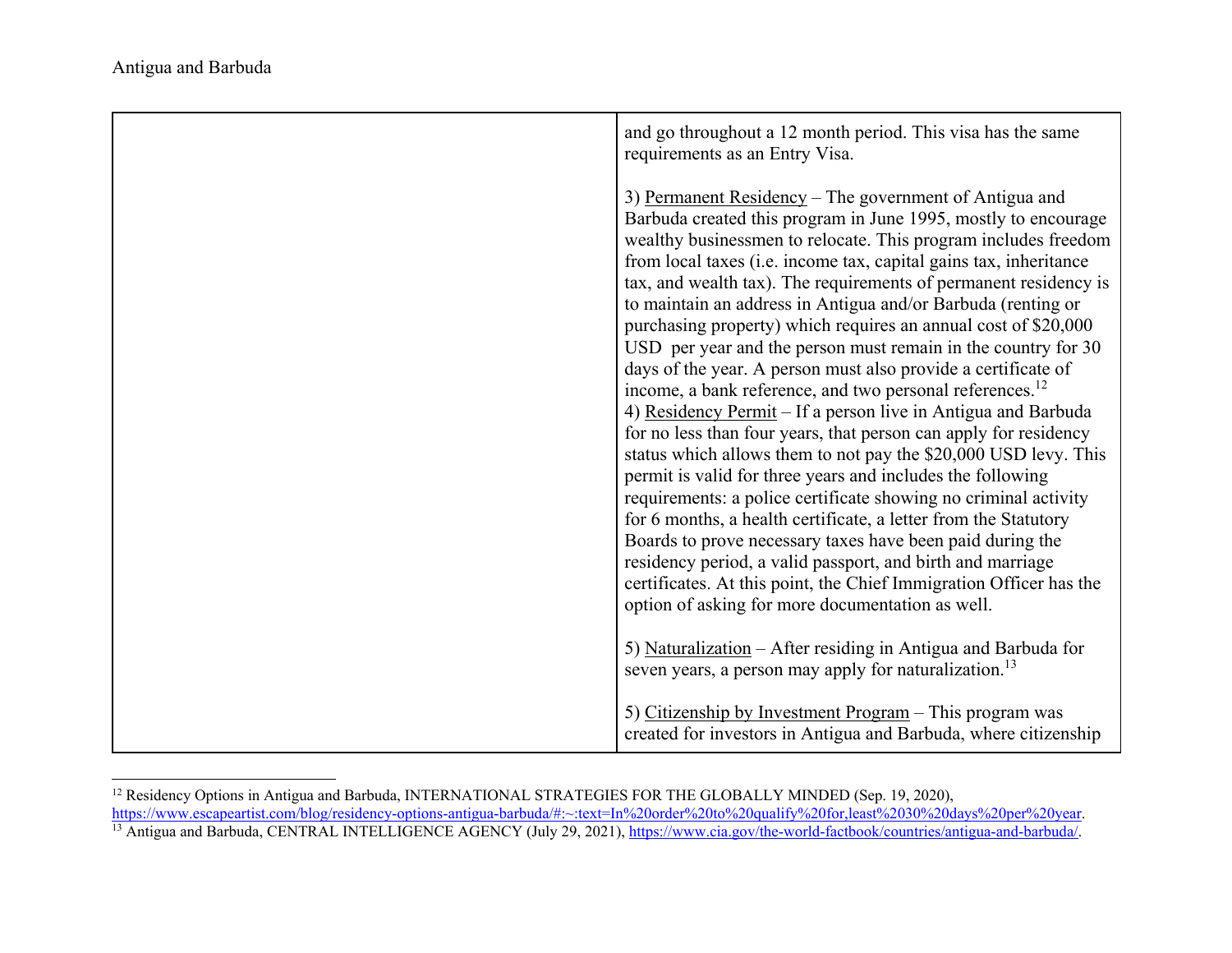|                                                                                                                                                                                                                                                                                                           | and a second passport are granted. The eligibility requirements<br>needed are to invest in one of three approved investment types –<br>as well as the standard application materials needed for a<br>residency permit. The three investment options include a<br>minimum of \$200,000 USD into the National Development Fund<br>of Antigua and Barbuda, making a real estate investment<br>following the Citizenship by Investment Unit guidelines, or<br>making a business investment according to the Unit's<br>guidelines. <sup>14</sup>                                                                                                           |
|-----------------------------------------------------------------------------------------------------------------------------------------------------------------------------------------------------------------------------------------------------------------------------------------------------------|-------------------------------------------------------------------------------------------------------------------------------------------------------------------------------------------------------------------------------------------------------------------------------------------------------------------------------------------------------------------------------------------------------------------------------------------------------------------------------------------------------------------------------------------------------------------------------------------------------------------------------------------------------|
| What, if any, penalties are there for people without status or<br>people who are denied refugee protection?                                                                                                                                                                                               | Antigua and Barbuda's immigration laws are harsh for violators<br>that are in the country illegally or have violated a specific law. If<br>an immigration officer suspects that a person is there illegally or<br>has committed an offense, the officer may detain that person<br>without warrant for a period not exceeding 48 hours except by an<br>order of a court of law. <sup>15</sup> That person may be detained on the<br>vehicle that they arrived in or as a prisoner in Her Majesty's<br>Prison, in the Immigration Detention Centre, or a place of<br>detention in Antigua and Barbuda approved by the Minister for<br>the purpose. $16$ |
| What organizations exist in-country that can help displaced<br>people seek available protections? What other organizations<br>in the country may be able to help displaced people access<br>services and rights, even if their mission is not to specifically<br>work with refugees and displaced people? | The UNHCR and the Red Cross have been active in helping with<br>refugee and asylum issues within Antigua and Barbuda.<br><b>Antigua and Barbuda Red Cross Society<sup>17</sup></b><br><b>Address:</b>                                                                                                                                                                                                                                                                                                                                                                                                                                                 |

<sup>&</sup>lt;sup>14</sup> Citizenship by Investment Unit, GOV'T OF ANT. & BARB., https://cip.gov.ag/.

<sup>&</sup>lt;sup>15</sup> Ant. & Barb. *The Immigration and Passport Act*, (2014) No. 6. (Official Gazette Vol. XXXIV No. 41 dated Jun. 19, 2014) http://laws.gov.ag/wpcontent/uploads/2019/03/Immigration-and-Passport-Act-no.-6-2014.pdf.

<sup>&</sup>lt;sup>16</sup> Ant. & Barb. *The Immigration and Passport Act*, (2014) No. 6. (Official Gazette Vol. XXXIV No. 41 dated Jun. 19, 2014) http://laws.gov.ag/wpcontent/uploads/2019/03/Immigration-and-Passport-Act-no.-6-2014.pdf.

<sup>&</sup>lt;sup>17</sup> Antigua and Barbuda, INTERNATIONAL FEDERATION OF RED CROSS AND RED CRESCENT SOCIETIES (2021), https://www.ifrc.org/en/what-wedo/where-we-work/americas/antigua-and-barbuda-red-cross-society/.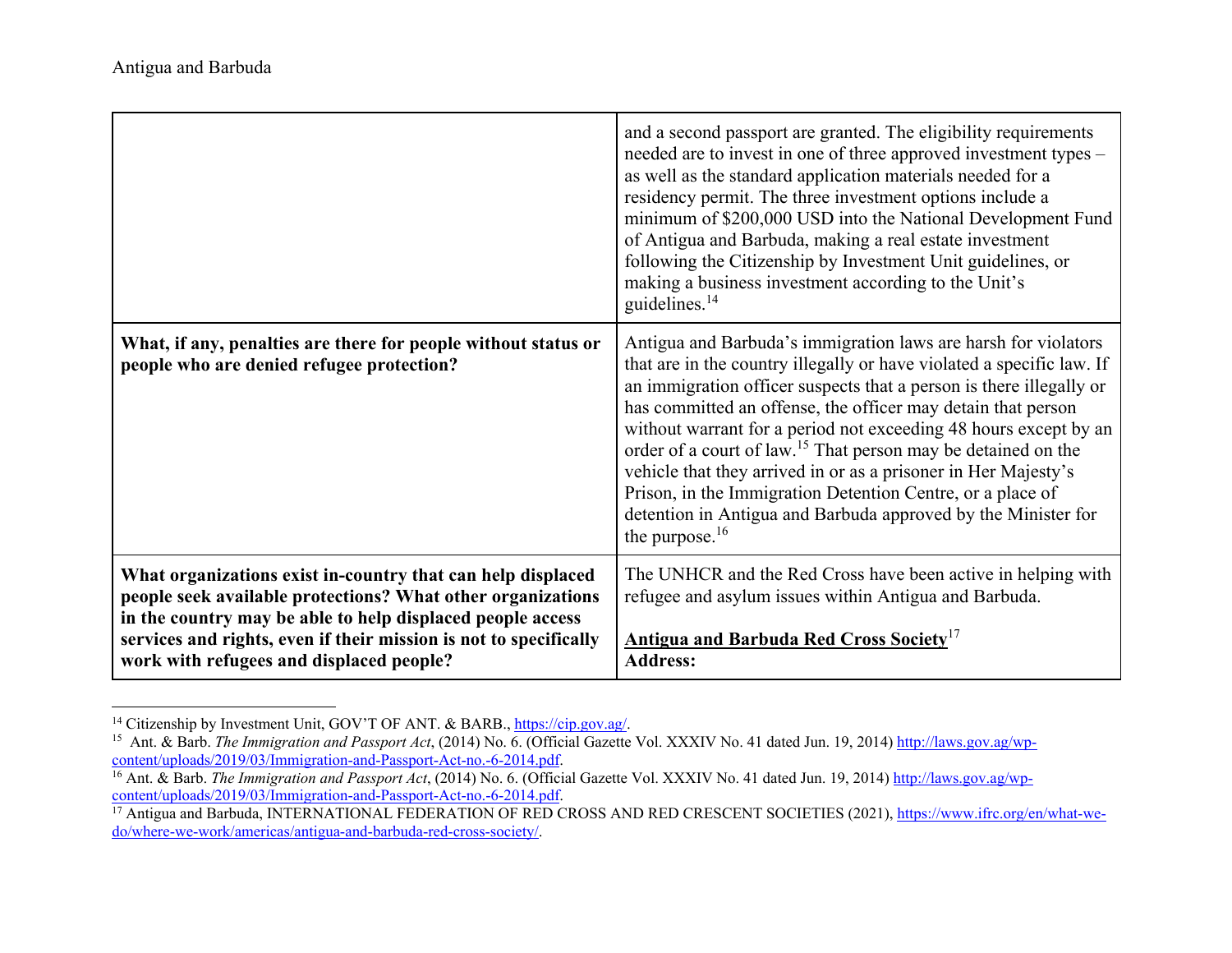| Red Cross Headquarters Old Parham Road<br>P.O. Box 727<br>St Johns, Antigua W.I<br>T: (1) (268) 462-0800 / 460-9599<br>$F: (1)$ (268) 460-9595<br>Email: info@abredcross.org<br>Website: http://www.abredcross.org/<br><b>Facebook:</b><br>https://www.facebook.com/AntiguaBarbudaRedCross |
|--------------------------------------------------------------------------------------------------------------------------------------------------------------------------------------------------------------------------------------------------------------------------------------------|
| Antigua and Barbuda is covered by the following UNHCR<br>office: $18$                                                                                                                                                                                                                      |
| <b>UNHCR Office</b><br><b>Address:</b><br>1800 Massachusetts Ave NW<br>Suite 500, 20036<br>Washington, DC United States<br>$T: (202) 296 - 5191$<br>$F: (202) 296 - 5660$<br>Email: USAWA@UNHCR.ORG<br>Website: https://www.unhcr.org/en-us/antigua-and-barbuda.html                       |
| Two additional NGO's that are located in Antigua and Barbuda<br>are listed below.                                                                                                                                                                                                          |
| <b>Ombudsman Antigua and Barbuda</b><br><b>Address:</b><br>Prime Minister's Drive<br>St. Johns, Antigua<br>Email: ombudsman@antigua.gov.ag                                                                                                                                                 |

<sup>&</sup>lt;sup>18</sup> Antigua and Barbuda, UNHCR, https://www.unhcr.org/en-us/antigua-and-barbuda.html.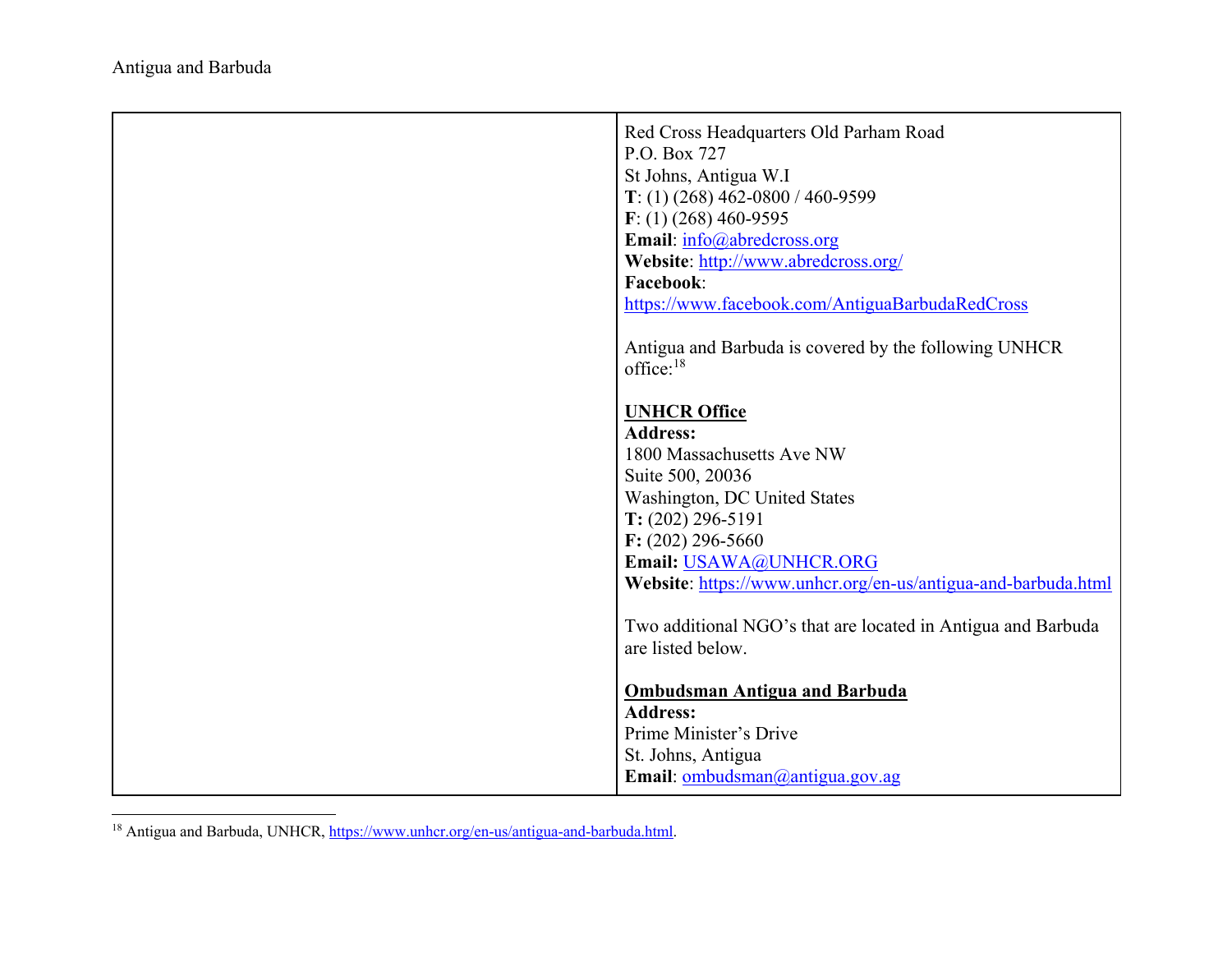|                                                                                                             | Website: www.ombudsman.gov.ag<br>Phone: $+2684629364$<br><b>Amnesty International Antigua and Barbuda</b><br><b>Address:</b><br>Calle Luz Saviñon<br>519 Colonia del Valle,<br>03100 Ciudad de Mexico, Mexique<br>Email: duncan.tucker@amnesty.org<br>Website:<br>https://www.amnesty.org/en/countries/americas/antigua-and-<br>barbuda/                                                                                                                                                                                                                 |
|-------------------------------------------------------------------------------------------------------------|----------------------------------------------------------------------------------------------------------------------------------------------------------------------------------------------------------------------------------------------------------------------------------------------------------------------------------------------------------------------------------------------------------------------------------------------------------------------------------------------------------------------------------------------------------|
| Is there other information that might be valuable for<br>displaced people arriving in that country to know? | Overall, Antigua and Barbuda does not seem like a great option<br>for Afghan refugees, especially with how little information is<br>available to the public. The only similar documented situation is<br>the incident with the Syrian refugees referenced in this document<br>and detailed in the associated Memorandum. Antigua and<br>Barbuda has not had many refugees or asylum applications<br>known to the public and has shown that they are unlikely to<br>accept more, especially with the ongoing lack of legislation<br>relating to refugees. |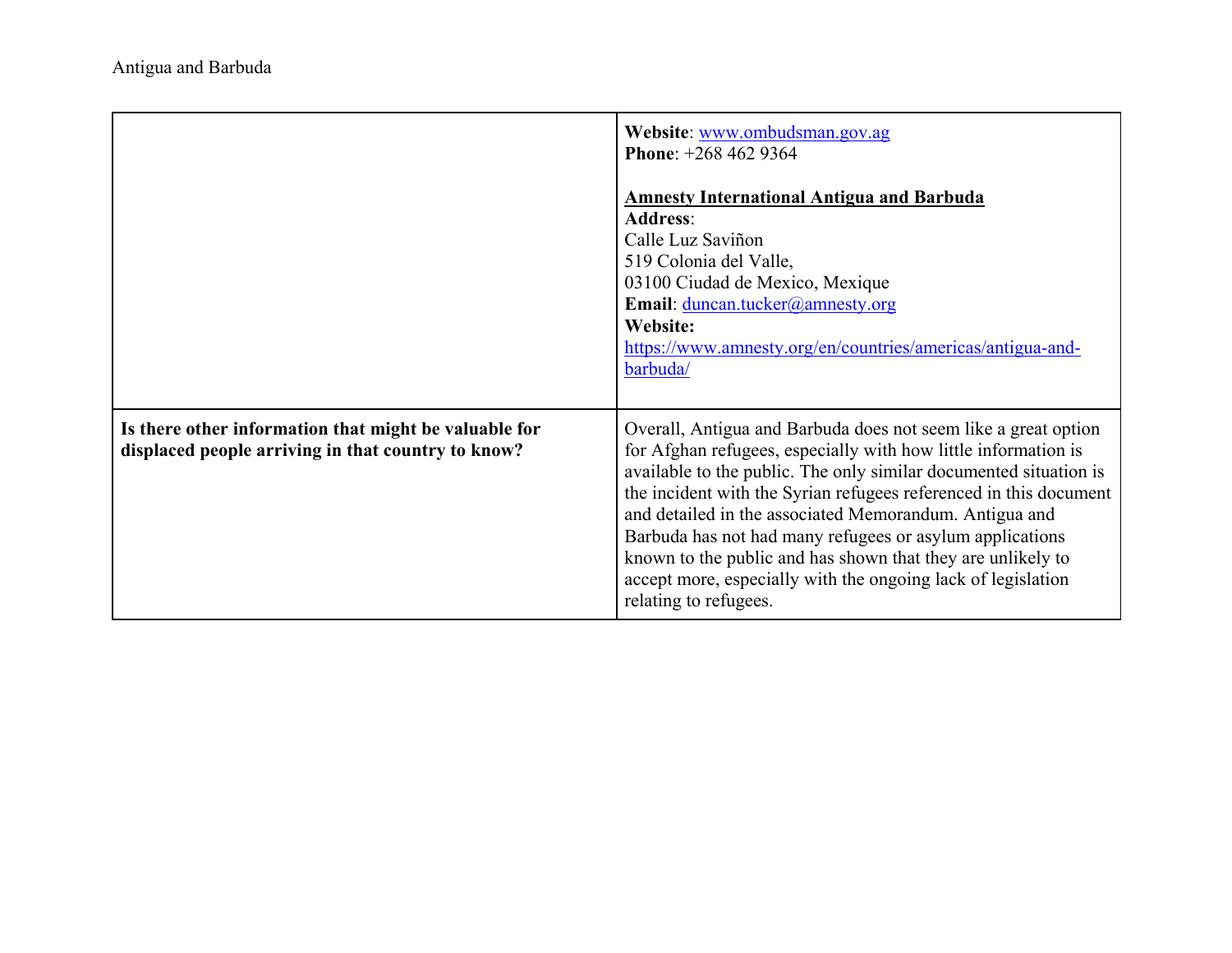#### **MEMORANDUM**

**TO:** International Refugee Assistance Program **Date:** August 6, 2021 **Re:** Antigua and Barbuda

## **A. Basics of Antigua and Barbuda's Refugee Protection Program**

Antigua and Barbuda is a multiparty parliamentary democracy and constitutional monarchy. There is a prime minister—currently, Gaston Browne—with the British monarch as the nominal head of state, represented by a Governor-General.<sup>19</sup> The country is small, with a population of less than 100,000. Antigua and Barbuda law does not provide for the granting of asylum or refugee status, and the government has not established a system for providing protection for refugees. However, despite the lack of domestic legal framework, the government handles asylum requests on an *ad hoc* basis and has cooperated with the Office of the United Nations High Commissioner for Refugees (the "UNHCR"), the International Organization for Migration, and other humanitarian organizations in assisting refugees and asylum seekers.<sup>20</sup>

 Despite the government not adopting legislation or regulations governing asylum procedures or the rights of refugees, Antigua and Barbuda acceded to the 1951 Convention retaining to the Status of Refugees and its 1967 Protocol in September 1995.<sup>21</sup> Antigua and Barbuda also participated in the Ministerial Meeting held in Brasilia in December 2014; this high-level event demonstrated Antigua and Barbuda's commitment to paying a constructive role in strengthening regional cooperation on protection of refugees and stateless persons.<sup>22</sup> However, there is little data showing that the participation in this event influenced Antigua and Barbuda's legislation in any way.

<sup>&</sup>lt;sup>19</sup> The current Governor-General is Sir Rodney Williams and the head of State is Queen Elizabeth II. *The Local Government of Antigua and Barbuda* (2018) http://www.clgf.org.uk/default/assets/File/Country\_profiles/Antigua\_and\_Barbuda.pdf.

<sup>&</sup>lt;sup>20</sup> U.S. Dep't of State, Bureau of Democracy, H.R. and Lab., 2020 Country Reports on Human Rights Practices: Antigua and Barbuda (Mar. 30, 2021), https://www.state.gov/reports/2020-country-reports-on-human-rights-practices/antigua-and-barbuda/.

 $^{21}$  Antigua and Barbuda succeeded to the 1954 convention relating to the Status of Stateless Persons in 1988 and is not yet a party to the 1961 Convention on the Reduction of Statelessness. https://www.refworld.org/cgi-

bin/texis/vtx/rwmain?page=country&docid=595f9a7a4&skip=0&coi=ATG&querysi=UNHCR&searchin=fulltext&sort=date

<sup>22</sup> SUB. BY THE UNHCR FOR THE OFF. OF THE HIGH COMM. FOR HUMAN RIGHTS' COMPILATION REP. UNIV. PERIODIC REV., 2nd Cycle, 25th Session, *Antigua and Barbuda*, https://www.refworld.org/country,COI,UNHCR,,ATG,,595f9a7a4,0.html.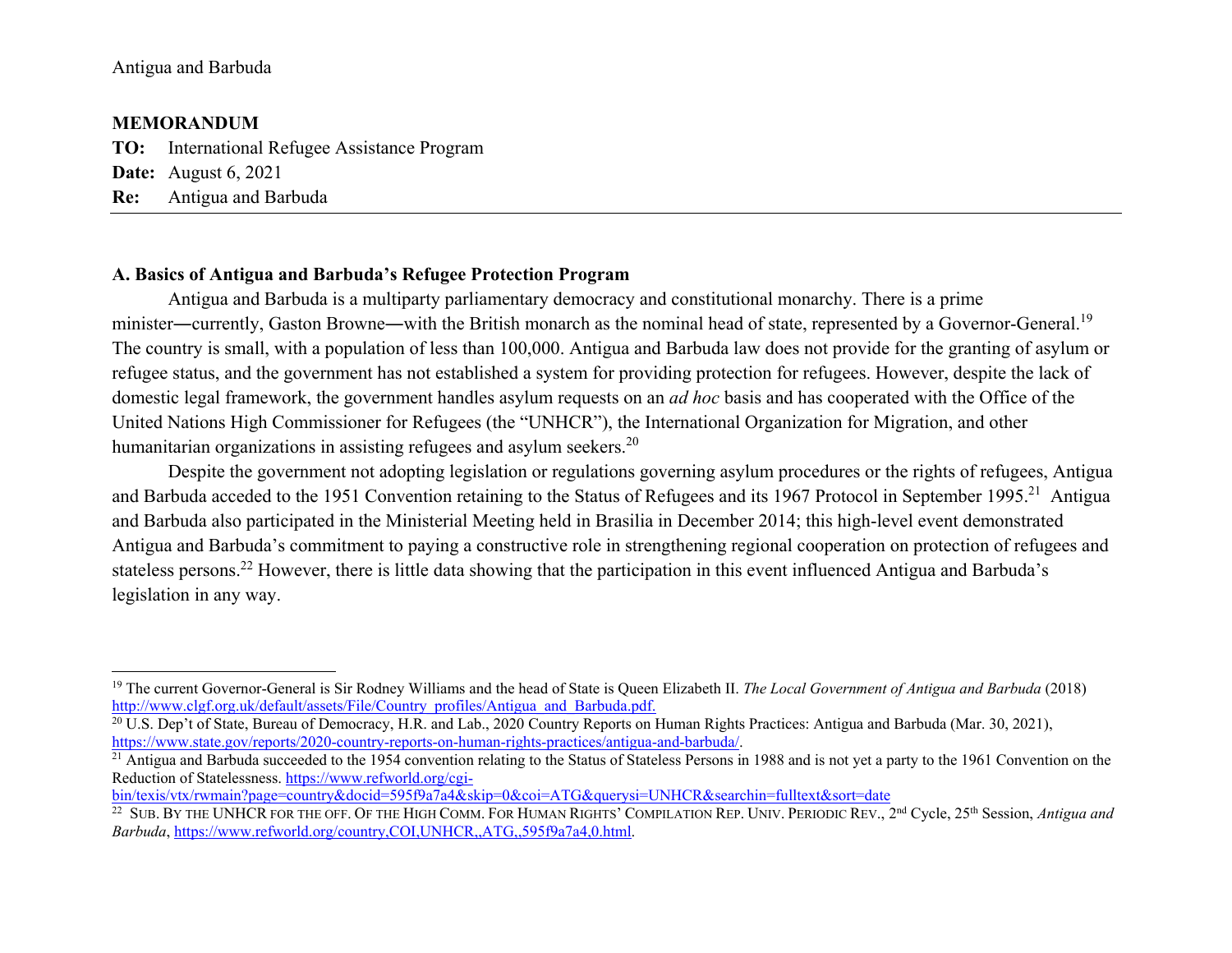It is noted in the most recent UNHCR report that Antigua and Barbuda established an *ad hoc* eligibility Committee to review incoming asylum applications.<sup>23</sup> The Eligibility Committee was assembled by the Governor-General and includes representation from multiple government agencies, the Red Cross, and the UNHCR (in an advisory capacity).<sup>24</sup> The UNHCR expresses hope that the creation of this committee represents a forward step in creating and establishing a stronger asylum system in Antigua and Barbuda.

# **B. Functionality of Antigua and Barbuda's Refugee Protection Program**

Seeking Asylum in Antigua & Barbuda is a rare and difficult process. In almost all cases, it is granted at the discretion of the government, and only then if it can be proven that the applicant faces financial destitution, harassment or physical danger in returning to their home country.<sup>25</sup>

 There is very little information reported on the number of refugees yearly in Antigua and Barbuda. In 2012, there were no refugees recorded.<sup>26</sup> In 2013, there is a record of one asylum application.<sup>27</sup> In 2014, there were no refugees recorded.<sup>28</sup> In 2015, there were 15 refugees recorded and in 2016, there were 5 refugees recorded.<sup>29</sup> In the UNHCR report covering 2016-2017, there were a total of 4 refugees, all of whom were assisted by the UNHCR and non with pending asylum-seeking cases.<sup>30</sup>

 In a specific instance detailed in the Submission by the United Nations High Commissioner of Refugees for the Office of the High Commissioner for Human Rights' Compilation Report Universal Period Review, the Red Cross and the UNHCR initially identified a group of 10 Syrian asylum-seekers who were detained in Antigua and Barbuda in 2015.<sup>31</sup> These asylum-seekers were

<sup>23</sup> SUB. BY THE UNHCR FOR THE OFF. OF THE HIGH COMM. FOR HUMAN RIGHTS' COMPILATION REP. UNIV. PERIODIC REV., 2nd Cycle, 25th Session, *Antigua and Barbuda*, https://www.refworld.org/country,COI,UNHCR,,ATG,,595f9a7a4,0.html.

<sup>24</sup> SUB. BY THE UNHCR FOR THE OFF. OF THE HIGH COMM. FOR HUMAN RIGHTS' COMPILATION REP. UNIV. PERIODIC REV., 2nd Cycle, 25th Session, *Antigua and Barbuda*, https://www.refworld.org/country,COI,UNHCR,,ATG,,595f9a7a4,0.html.

<sup>&</sup>lt;sup>25</sup> Antigua and Barbuda – Asylum & Illegal – Asylum, Sable International (2021), <u>https://www.whatpassport.com/countries/Antigua-and-</u> Barbuda/Asylum\_and\_Illegal/Asylum.

<sup>26</sup> *Antigua and Barbuda: Migration Profiles,* UNICEF (2013), https://esa.un.org/miggmgprofiles/indicators/files/AntiguaBarbuda.pdf.

<sup>&</sup>lt;sup>27</sup> *Antigua and Barbuda*, GLOBAL DETENTION PROJECT (April 11, 2021), https://www.globaldetentionproject.org/countries/americas/antigua-and-barbuda

<sup>&</sup>lt;sup>28</sup> *Antigua and Barbuda*, GLOBAL DETENTION PROJECT (April 11, 2021), https://www.globaldetentionproject.org/countries/americas/antigua-and-barbuda

<sup>&</sup>lt;sup>29</sup> Antigua and Barbuda AG: Refugee Population: by Country or Territory of Asylum, CEIC (2021), https://www.ceicdata.com/en/antigua-andbarbuda/population-and-urbanization-statistics/ag-refugee-population-by-country-or-territory-of-asylum.

 $30$  REP. OF THE UNHCR, covering the period of 1 July 2016-30 June 2017, U.N. Doc. A/72/12 (2017), https://www.refworld.org/cgibin/texis/vtx/rwmain?page=publisher&docid=59c8d9594&skip=0&publisher=UNHCR&querysi=Antigua&searchin=fulltext&sort= date.

31 SUB. BY THE UNHCR FOR THE OFF. OF THE HIGH COMM. FOR HUMAN RIGHTS' COMPILATION REP. UNIV. PERIODIC REV., 2nd Cycle, 25th Session, *Antigua and Barbuda*, https://www.refworld.org/country,COI,UNHCR,,ATG,,595f9a7a4,0.html.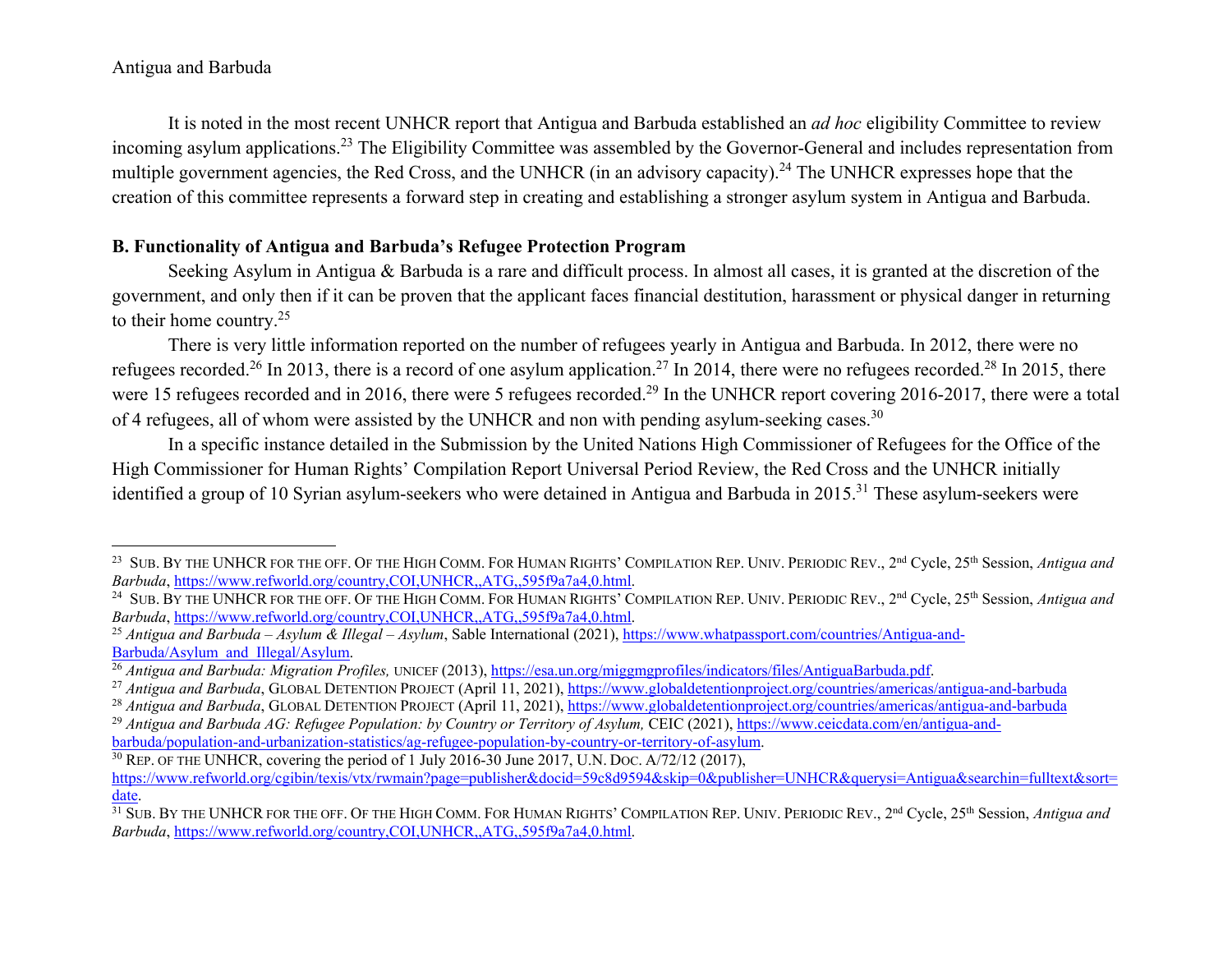threatened with removal to their country of origin, a place of ongoing armed conflict and mass forced displacement.<sup>32</sup> Despite their expressed fear of return to Syria―their home country―they were not provided with information about or access to a refugee status determination ("RSD") procedure by the Antigua and Barbuda government.<sup>33</sup> These asylum-seekers were detained together with other Syrian nationals in response to concerns expressed by government officials that Antigua and Barbuda was being used as a transit point for irregular migration.<sup>34</sup> Once the UNHCR and the Red Cross got involved, they realized there were actually a total of 17 Syrian nationals who were detained, and 15 had sought asylum in Antigua and Barbuda as of August 2015.<sup>35</sup>

The Prime Minister and Cabinet at the time designated the detained Syrians as *persona non grata* – through a group determination process – and stated the government's authority to remove them from Antigua and Barbuda even if they were eventually found to be refugees.<sup>36</sup> The UNHCR registered, interviewed, and engaged in an advisory role regarding their eligibility for refugee protection in Antigua and Barbuda all during this time where they remained under the threat of expulsion.<sup>37</sup> In response, the Governor-General of Antigua and Barbuda convened an Eligibility Committee to conduct RSD, with the Red Cross and UNHCR serving in an advisory role.<sup>38</sup> In August 2015, the Eligibility Committee had examined 10 out of the 15 Syrian asylum-seekers' cases and recommended that they be granted asylum in Antigua and Barbuda as refugees under the 1951 Convention.<sup>39</sup> Although this was a positive action that the government took, the legal and practical effect of this designation remains uncertain, given the lack of any legislative framework governing refugee protection and asylum in Antigua and Barbuda.

While to the UNHCR's knowledge, Antigua and Barbuda has not violated the principle of non-refoulement—which guarantees that no one should be returned to a country where they would face torture, cruel, inhuman or degrading treatment or punishment,

<sup>32</sup> SUB. BY THE UNHCR FOR THE OFF. OF THE HIGH COMM. FOR HUMAN RIGHTS' COMPILATION REP. UNIV. PERIODIC REV., 2nd Cycle, 25th Session, *Antigua and Barbuda*, https://www.refworld.org/country,COI,UNHCR,,ATG,,595f9a7a4,0.html.

<sup>33</sup> SUB. BY THE UNHCR FOR THE OFF. OF THE HIGH COMM. FOR HUMAN RIGHTS' COMPILATION REP. UNIV. PERIODIC REV., 2nd Cycle, 25th Session, *Antigua and Barbuda*, https://www.refworld.org/country,COI,UNHCR,,ATG,,595f9a7a4,0.html.

<sup>34</sup> SUB. BY THE UNHCR FOR THE OFF. OF THE HIGH COMM. FOR HUMAN RIGHTS' COMPILATION REP. UNIV. PERIODIC REV., 2nd Cycle, 25th Session, *Antigua and Barbuda*, https://www.refworld.org/country,COI,UNHCR,,ATG,,595f9a7a4,0.html.

<sup>35</sup> SUB. BY THE UNHCR FOR THE OFF. OF THE HIGH COMM. FOR HUMAN RIGHTS' COMPILATION REP. UNIV. PERIODIC REV., 2nd Cycle, 25th Session, *Antigua and Barbuda*, https://www.refworld.org/country,COI,UNHCR,,ATG,,595f9a7a4,0.html.

<sup>36</sup> SUB. BY THE UNHCR FOR THE OFF. OF THE HIGH COMM. FOR HUMAN RIGHTS' COMPILATION REP. UNIV. PERIODIC REV., 2nd Cycle, 25th Session, *Antigua and Barbuda*, https://www.refworld.org/country,COI,UNHCR,,ATG,,595f9a7a4,0.html.

<sup>37</sup> SUB. BY THE UNHCR FOR THE OFF. OF THE HIGH COMM. FOR HUMAN RIGHTS' COMPILATION REP. UNIV. PERIODIC REV., 2nd Cycle, 25th Session, *Antigua and Barbuda*, https://www.refworld.org/country,COI,UNHCR,,ATG,,595f9a7a4,0.html.

<sup>38</sup> SUB. BY THE UNHCR FOR THE OFF. OF THE HIGH COMM. FOR HUMAN RIGHTS' COMPILATION REP. UNIV. PERIODIC REV., 2nd Cycle, 25th Session, *Antigua and Barbuda*, https://www.refworld.org/country,COI,UNHCR,,ATG,,595f9a7a4,0.html.

<sup>39</sup> SUB. BY THE UNHCR FOR THE OFF. OF THE HIGH COMM. FOR HUMAN RIGHTS' COMPILATION REP. UNIV. PERIODIC REV., 2nd Cycle, 25th Session, *Antigua and Barbuda*, https://www.refworld.org/country,COI,UNHCR,,ATG,,595f9a7a4,0.html.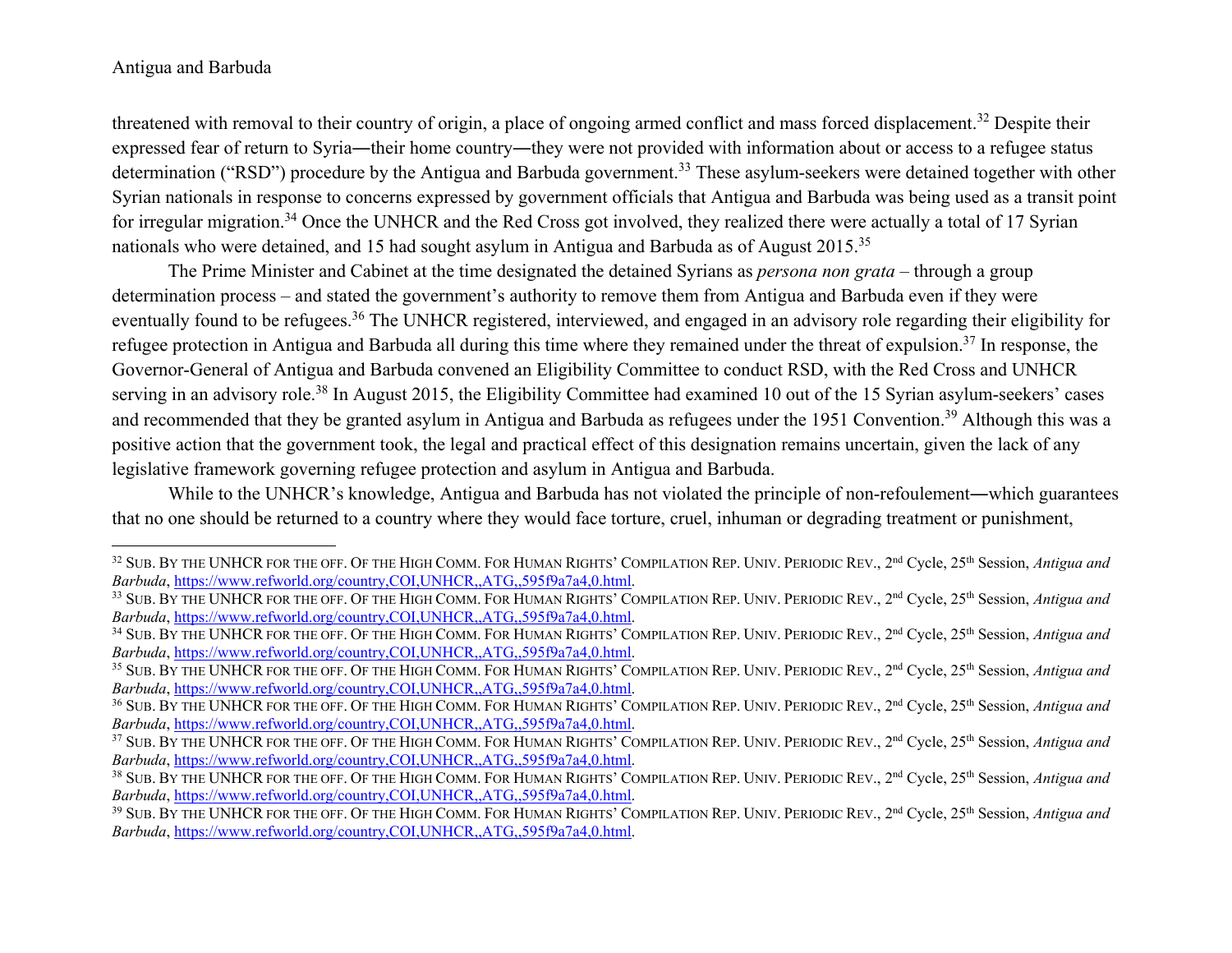etc.― the UNHCR still recommends that increased safeguards and minimum due process guarantees in removal proceedings are needed to prevent the refoulement of persons in need of international protection from Antigua and Barbuda.<sup>40</sup> The UNHCR has reportedly shared sample legislation and is prepared to continue to provide support to the government of Antigua and Barbuda to draft legislation to translate its international refugee protection obligations into domestic law, and to develop and implement RSD procedures that meet minimum due process guarantees.<sup>41</sup> It is also the recommendation of the UNHCR that even in the absence of refugee legislation, Antigua and Barbuda should formalize the mandate and authority of the Eligibility Committee, adopt procedures for the identification and referral of asylum-seekers, and train government officials likely to come into contact with asylum-seekers on these procedures.<sup>42</sup>

# **C. Antigua and Barbuda's Refugee Laws and Additional Alternatives to Refugee Status**

 Antigua and Barbuda is a common law state with the governing immigration law being the Immigration and Passport Act of 2014.<sup>43</sup> Antigua and Barbuda has specific criminal penalties for immigration-related violations that include fines and incarceration.<sup>44</sup> Antigua and Barbuda opened its first immigration detention center in 2012.45 A government press release at the time stated: "The opening of the Detention Center is an effort to improve the current manner in which persons are detained. The Chief of Immigration says he expects that there will be some criticism with regard to the size and appearance of the facility but says that 'something is better than nothing."<sup>46</sup>

 In 2017, the Committee against Torture ("CAT") expressed concern over their findings of Antigua and Barbuda's practice of detaining migrants and asylum seekers, particularly over the lack of information available about migrants detained at the country's detention and removal center at St. John's police station. The committee stated a formal recommendation that the "State party should refrain from detaining refugees, asylum seekers and undocumented migrants for prolonged periods, especially when they are not

<sup>40</sup> *The Principle of Non-Refoulment under International Human Rights Law*, OHCHR (2021),

https://www.ohchr.org/Documents/Issues/Migration/GlobalCompactMigration/ThePrincipleNon-RefoulementUnderInternationalHumanRightsLaw.pdf; SUB. BY THE UNHCR FOR THE OFF. OF THE HIGH COMM. FOR HUMAN RIGHTS' COMPILATION REP. UNIV. PERIODIC REV., 2<sup>nd</sup> Cycle, 25<sup>th</sup> Session, *Antigua and Barbuda*, https://www.refworld.org/country,COI,UNHCR,,ATG,,595f9a7a4,0.html.

<sup>41</sup> SUB. BY THE UNHCR FOR THE OFF. OF THE HIGH COMM. FOR HUMAN RIGHTS' COMPILATION REP. UNIV. PERIODIC REV., 2nd Cycle, 25th Session, *Antigua and Barbuda*, https://www.refworld.org/country,COI,UNHCR,,ATG,,595f9a7a4,0.html.

<sup>42</sup> SUB. BY THE UNHCR FOR THE OFF. OF THE HIGH COMM. FOR HUMAN RIGHTS' COMPILATION REP. UNIV. PERIODIC REV., 2nd Cycle, 25th Session, *Antigua and Barbuda*, https://www.refworld.org/country,COI,UNHCR,,ATG,,595f9a7a4,0.html.

<sup>43</sup> Ant. & Barb. *The Immigration and Passport Act*, (2014) No. 6. (Official Gazette Vol. XXXIV No. 41 dated Jun. 19, 2014) http://laws.gov.ag/wpcontent/uploads/2019/03/Immigration-and-Passport-Act-no.-6-2014.pdf.

<sup>44</sup> *Antigua and Barbuda*, GLOBAL DETENTION PROJECT (April 11, 2021), https://www.globaldetentionproject.org/countries/americas/antigua-and-barbuda

<sup>45</sup> *Antigua and Barbuda*, GLOBAL DETENTION PROJECT (April 11, 2021), https://www.globaldetentionproject.org/countries/americas/antigua-and-barbuda

<sup>46</sup> *Antigua and Barbuda*, GLOBAL DETENTION PROJECT (April 11, 2021), https://www.globaldetentionproject.org/countries/americas/antigua-and-barbuda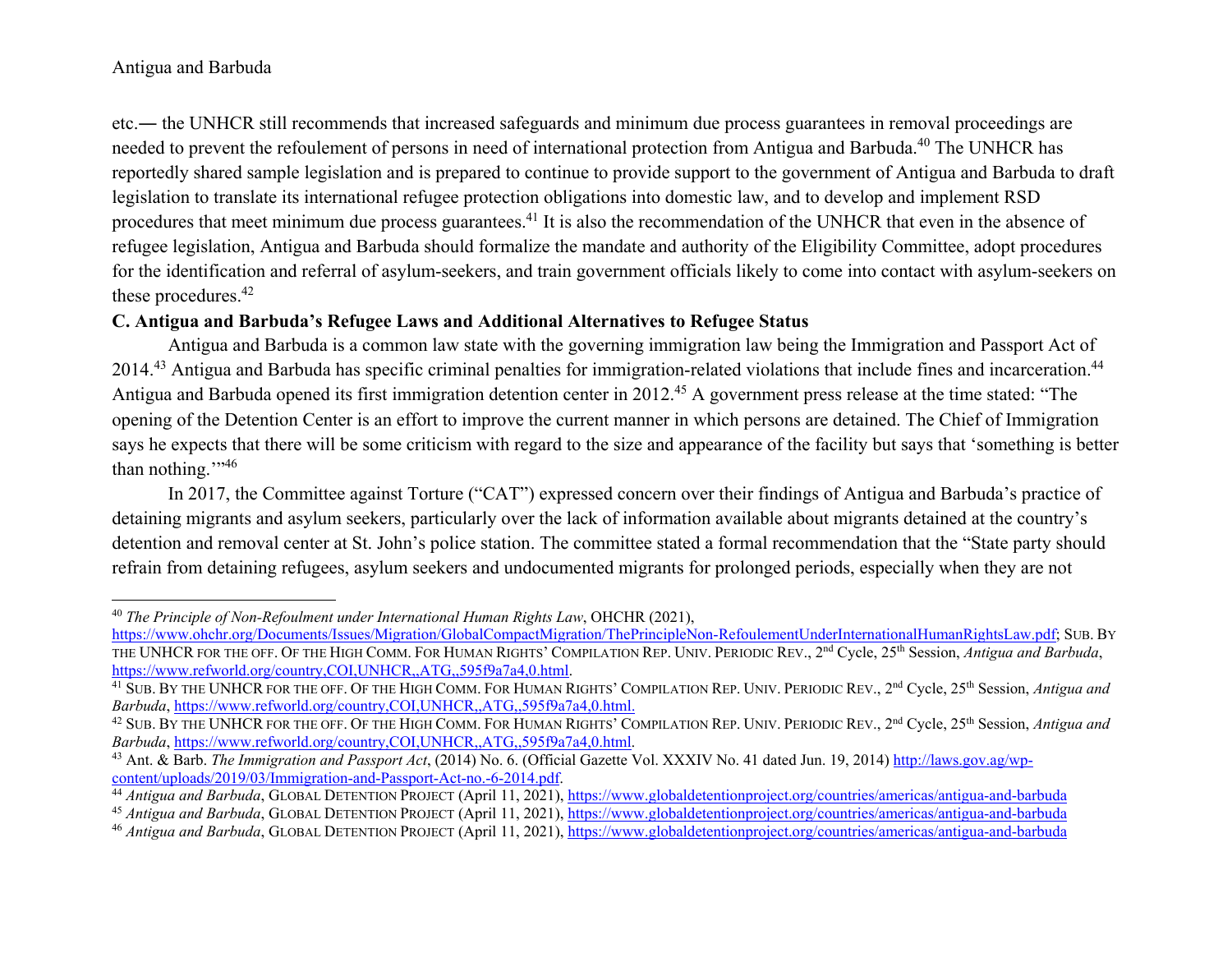charged with any offence under the law; use detention only as a measure of last resort and for as short a period as possible; and promote alternatives to detention." Their report centered around the same issue involving the Syrian men from 2015.

That same year, the Committee on the Rights of the Child ("CRC") released a statement of their findings that while Antigua and Barbuda have established an *ad hoc* committee to deal with asylum, CRC remained concerned about the absence of any legislation or specific regulation that governs asylum procedures. This leaves refugee children vulnerable to trafficking for the purpose of sexual exploitation. The CRC's formal recommendation stated that "the State party accede to the 1961 Convention on the Reduction of Statelessness and establish referral mechanisms to ensure the proper identification and protection of victims of trafficking, especially unaccompanied children, and to provide victims of trafficking, including children, an effective opportunity to seek asylum."<sup>47</sup>

The government of Antigua and Barbuda replied to CAT's concerns in a state party reply in 2017. On the topic of asylumseekers and refugees, the Antigua and Barbuda government expressed the following:

> The state has immigration laws and policy which must be adhered to protect its borders and keep its citizens safe. If an individual is seeking asylum, an investigation will have to be carried out to ensure that they are bona fide asylum seekers.

> The records indicate that the individuals seeking asylum were all Syrian males. Some of the men had come into Antigua and Barbuda with a sponsor; however the immigration department had some concerns about the men. The sponsor then contacted the Red Cross organization in Antigua. The Red Cross has signed a MOU with United Nations High Commission for Refugees to be a partner organization dealing with refugees. The Red Cross was very instrumental in assisting the men with their applications for refugee status and ensure that they were comfortable and being treated properly throughout the whole process.

> The Eligibility Committee that was established by the Governor-General conducted the review of the asylum applications and found that most men were bona fide asylum seekers […] The Eligibility committee recommended that a standing committee be permanently established to deal with refugee matters on an ongoing basis in Antigua and Barbuda; and that operational guidelines of best practice and standards be drawn up to govern all hearings on the part of the state under the Refugee Convention.<sup>48</sup>

<sup>47</sup> *Antigua and Barbuda*, GLOBAL DETENTION PROJECT (April 11, 2021), https://www.globaldetentionproject.org/countries/americas/antigua-and-barbuda 48 United Nations Human Rights Treaty Bodies, *Written Replies of the State Party – Antigua and Barbuda,* (Aug. 4, 2017), https://tbinternet.ohchr.org/\_layouts/15/treatybodyexternal/Download.aspx?symbolno=INT%2fCAT%2fSRY%2fATG%2f28373&Lang=en.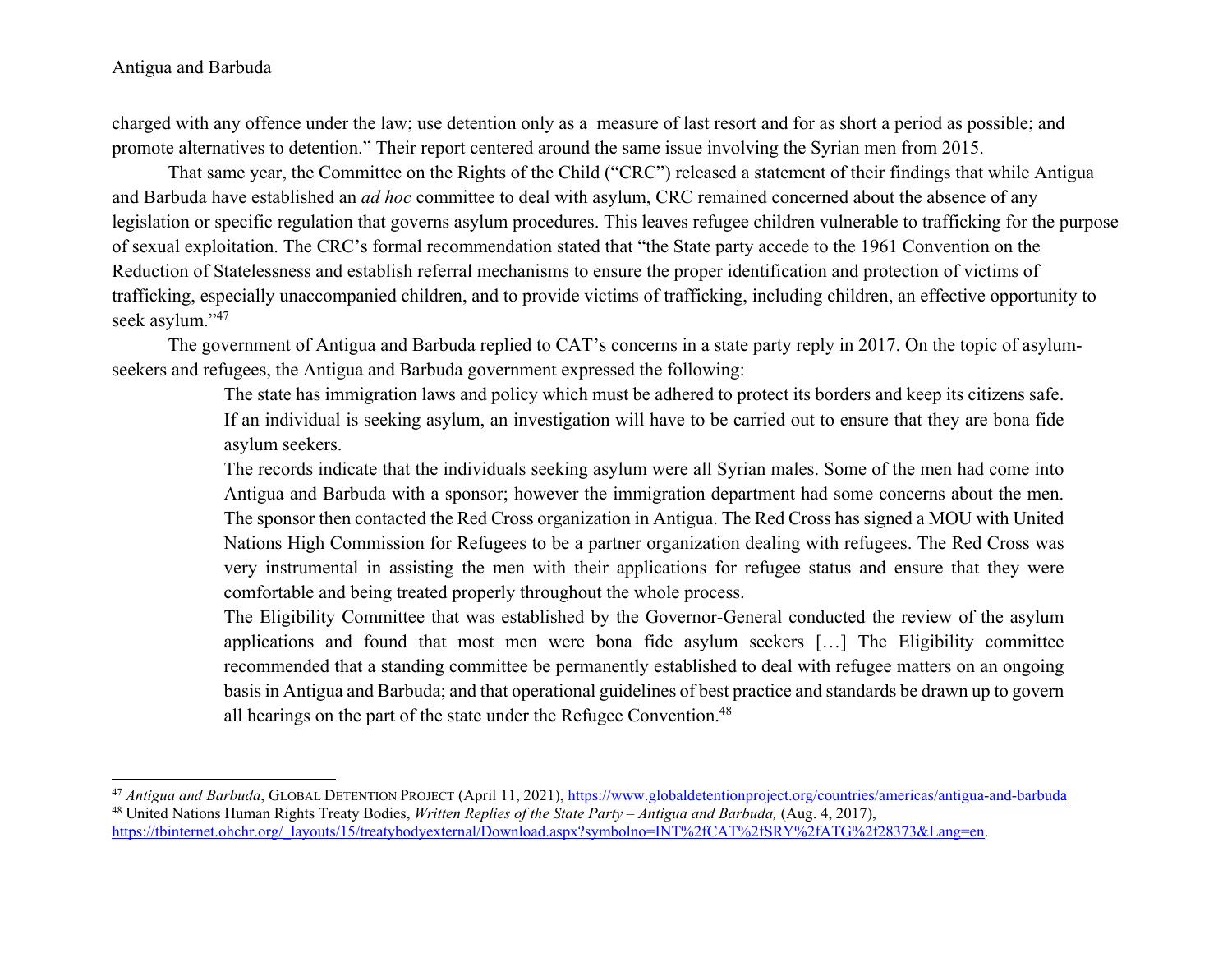Although Antigua and Barbuda acknowledged that there was a need to have operational guidelines and standards in relation to refugee proceedings, there has yet to be any record of the government setting this up, nor has there been any additional known refugees documented since 2018.

# **D. Conclusion**

Antigua and Barbuda is a small island with a population of approximately 100,000 people.<sup>49</sup> With its archipelago geography, Antigua and Barbuda's economy relies heavily on tourism.<sup>50</sup> This may be why the country seems so hesitant to accept and encourage refugees to come to their country. Even immigration to the country is difficult, unless you are from certain countries that are detailed on their immigration website—notably, the same countries that do not require a visa.<sup>51</sup> The following information relates the types of visa/residency options offered by Antigua and Barbuda.

1) Entry Visa – The entry visa is valid for a stay no longer than six months for reasons dealing with holiday or business. A person must show proof of purchasing a return ticket for exiting the country within that time period, have proof of accommodations during their stay, a valid passport, and proof of financial stability. There are a list of countries on Antigua and Barbuda's immigration website that do not require a visa – note that Afghanistan is not on that list.<sup>52</sup>

2) Multiple Entry Visa – This visa is for those who need to come and go throughout a 12 month period. This visa has the same requirements as an Entry Visa.

3) Permanent Residency – The government of Antigua and Barbuda created this program in June 1995, mostly to encourage wealthy businessmen to relocate. This program includes freedom from local taxes (i.e. income tax, capital gains tax, inheritance tax, and wealth tax). The requirements of permanent residency is to maintain an address in Antigua and/or Barbuda (renting or purchasing property) which requires an annual cost of \$20,000 USD per year and the person must remain in the country for 30 days of the year. A person must also provide a certificate of income, a bank reference, and two personal references.<sup>53</sup>

4) Residency Permit – If a person live in Antigua and Barbuda for no less than four years, that person can apply for residency status which allows them to not pay the \$20,000 USD levy. This permit is valid for three years and includes the following requirements: a police certificate showing no criminal activity for 6 months, a health certificate, a letter from the Statutory

<sup>&</sup>lt;sup>49</sup> *Antigua and Barbuda*, GLOBAL DETENTION PROJECT (April 11, 2021), https://www.globaldetentionproject.org/countries/americas/antigua-and-barbuda

<sup>&</sup>lt;sup>50</sup> *Antigua and Barbuda*, GLOBAL DETENTION PROJECT (April 11, 2021), https://www.globaldetentionproject.org/countries/americas/antigua-and-barbuda

<sup>&</sup>lt;sup>51</sup> ANT. & BARB. DEP'T OF IMMIGRATION, **https://immigration.gov.ag/.** 

<sup>52</sup> Countries Exempt from Visa, ANT. & BARB. DEP'T OF IMMIGRATION, https://immigration.gov.ag/visa-services/countries-exempt-from-visa/.

<sup>53</sup> Residency Options in Antigua and Barbuda, INTERNATIONAL STRATEGIES FOR THE GLOBALLY MINDED (Sep. 19, 2020), https://www.escapeartist.com/blog/residency-options-antigua-barbuda/#:~:text=In%20order%20to%20qualify%20for,least%2030%20days%20per%20year.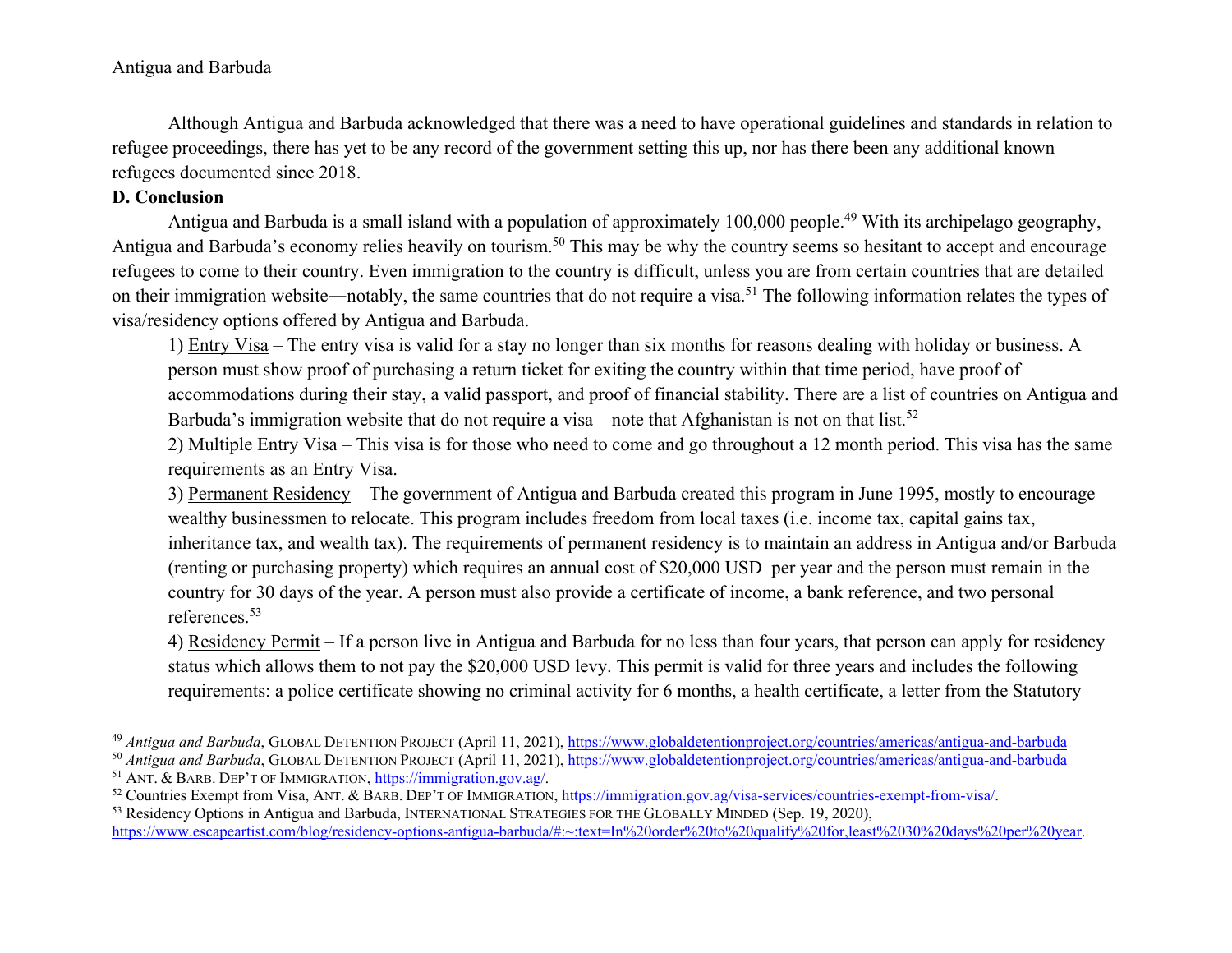Boards to prove necessary taxes have been paid during the residency period, a valid passport, and birth and marriage certificates. At this point, the Chief Immigration Officer has the option of asking for more documentation as well. 5) Naturalization – After residing in Antigua and Barbuda for seven years, a person may apply for naturalization.<sup>54</sup> 5) Citizenship by Investment Program – This program was created for investors in Antigua and Barbuda, where citizenship and a second passport are granted. The eligibility requirements needed are to invest in one of three approved investment types – as well as the standard application materials needed for a residency permit. The three investment options include a minimum of \$200,000 USD into the National Development Fund of Antigua and Barbuda, making a real estate investment following the Citizenship by Investment Unit guidelines, or making a business investment according to the Unit's guidelines.<sup>55</sup>

It should be noted that on Antigua and Barbuda's immigration website that Afghanistan is among the countries that require a visa to enter.<sup>56</sup>

 Antigua and Barbuda's immigration laws are harsh for violators that are in the country illegally or have violated a specific law. If an immigration officer suspects that a person is there illegally or has committed an offense, the officer may detain that person without warrant for a period not exceeding 48 hours except by an order of a court of law.<sup>57</sup> That person may be detained on the vehicle that they arrived in or as a prisoner in Her Majesty's Prison, in the Immigration Detention Centre, or a place of detention in Antigua and Barbuda approved by the Minister for the purpose.<sup>58</sup> Overall, Antigua and Barbuda does not seem like a great option for Afghan refugees, especially with how little information is available to the public.

<sup>54</sup> Antigua and Barbuda, CENTRAL INTELLIGENCE AGENCY (July 29, 2021), https://www.cia.gov/the-world-factbook/countries/antigua-and-barbuda/. 55 Citizenship by Investment Unit, GOV'T OF ANT. & BARB., https://cip.gov.ag/.

<sup>56</sup> Countries Exempt from Visa, ANT. & BARB. DEP'T OF IMMIGRATION, https://immigration.gov.ag/visa-services/countries-exempt-from-visa/.

<sup>57</sup> Ant. & Barb. *The Immigration and Passport Act*, (2014) No. 6. (Official Gazette Vol. XXXIV No. 41 dated Jun. 19, 2014) http://laws.gov.ag/wpcontent/uploads/2019/03/Immigration-and-Passport-Act-no.-6-2014.pdf.

<sup>&</sup>lt;sup>58</sup> Ant. & Barb. *The Immigration and Passport Act*, (2014) No. 6. (Official Gazette Vol. XXXIV No. 41 dated Jun. 19, 2014) http://laws.gov.ag/wpcontent/uploads/2019/03/Immigration-and-Passport-Act-no.-6-2014.pdf.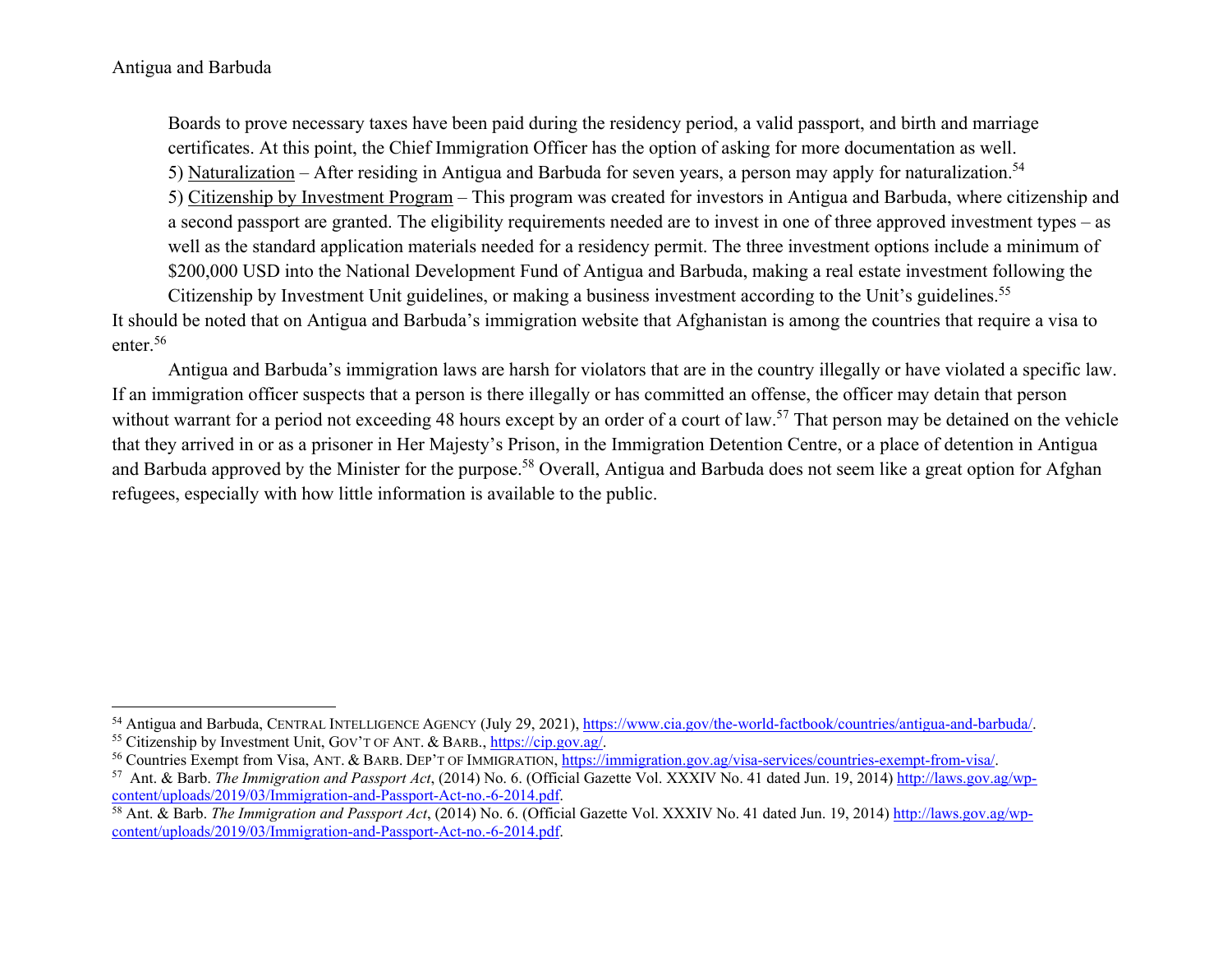Below please find contact information for Non-Governmental Organizations ("NGOs") that are located in Antigua and Barbuda.

### **1. Antigua and Barbuda Red Cross Society**<sup>59</sup>

**Address:** 

Red Cross Headquarters Old Parham Road P.O. Box 727 St Johns, Antigua W.I **T**: (1) (268) 462-0800 / 460-9599 **F**: (1) (268) 460-9595 **Email**: info@abredcross.org **Website**: http://www.abredcross.org/ **Facebook**: https://www.facebook.com/AntiguaBarbudaRedCross

Antigua and Barbuda is covered by the following UNHCR office:<sup>60</sup>

## **2. UNHCR Office**

**Address:** 1800 Massachusetts Ave NW Suite 500, 20036 Washington, DC United States **T:** (202) 296-5191 **F:** (202) 296-5660 **Email:** USAWA@UNHCR.ORG **Website**: https://www.unhcr.org/en-us/antigua-and-barbuda.html

#### **3. Ombudsman Antigua and Barbuda**

**Address:** Prime Minister's Drive St. Johns, Antigua **Email**: ombudsman@antigua.gov.ag

<sup>59</sup> Antigua and Barbuda, INTERNATIONAL FEDERATION OF RED CROSS AND RED CRESCENT SOCIETIES (2021), https://www.ifrc.org/en/what-wedo/where-we-work/americas/antigua-and-barbuda-red-cross-society/.

<sup>60</sup> Antigua and Barbuda, UNHCR, https://www.unhcr.org/en-us/antigua-and-barbuda.html.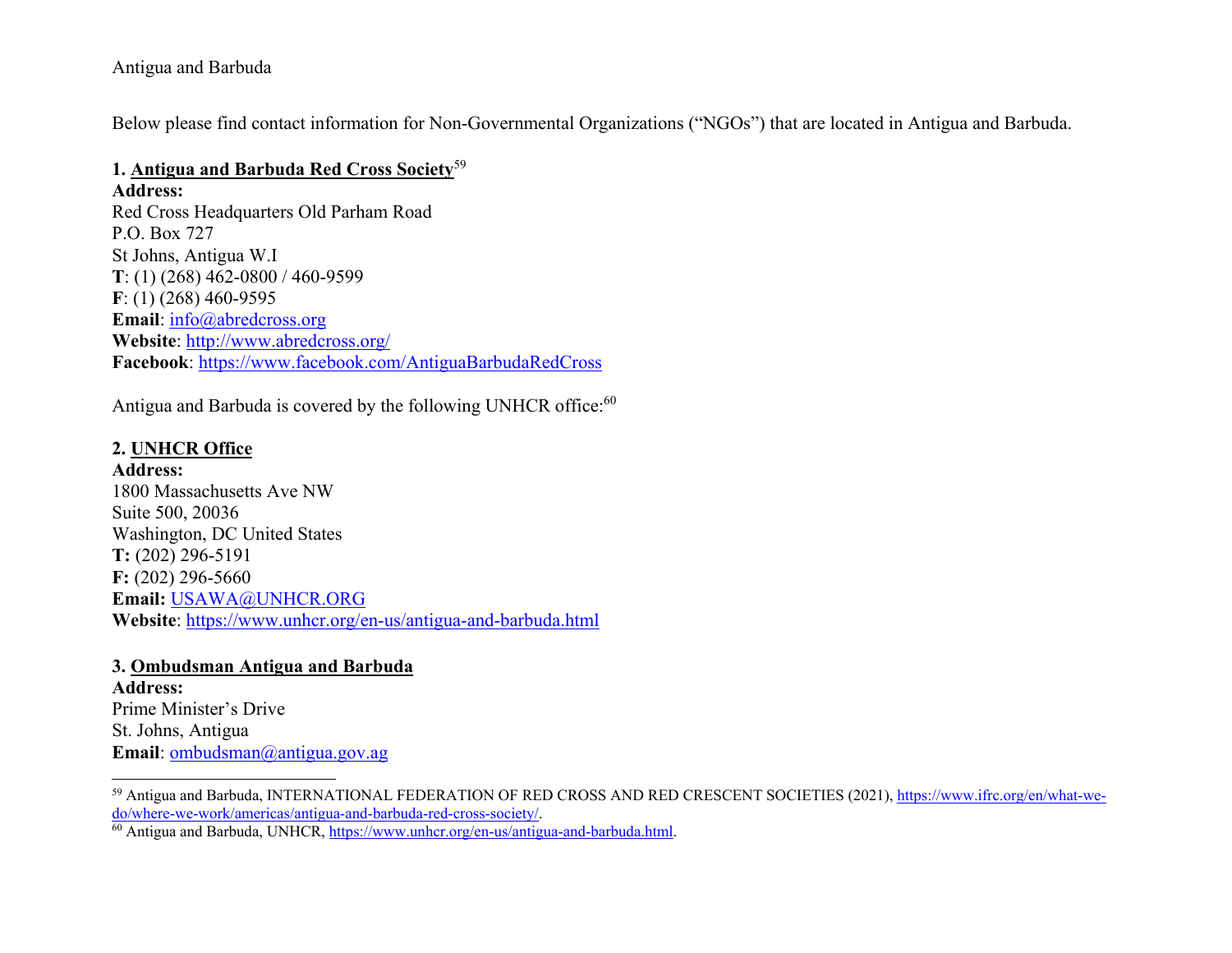**Website**: www.ombudsman.gov.ag **Phone**: +268 462 9364

# **4. Amnesty International Antigua and Barbuda Address**: Calle Luz Saviñon 519 Colonia del Valle, 03100 Ciudad de Mexico, Mexique **Email**: duncan.tucker@amnesty.org **Website:** https://www.amnesty.org/en/countries/americas/antigua-and-barbuda/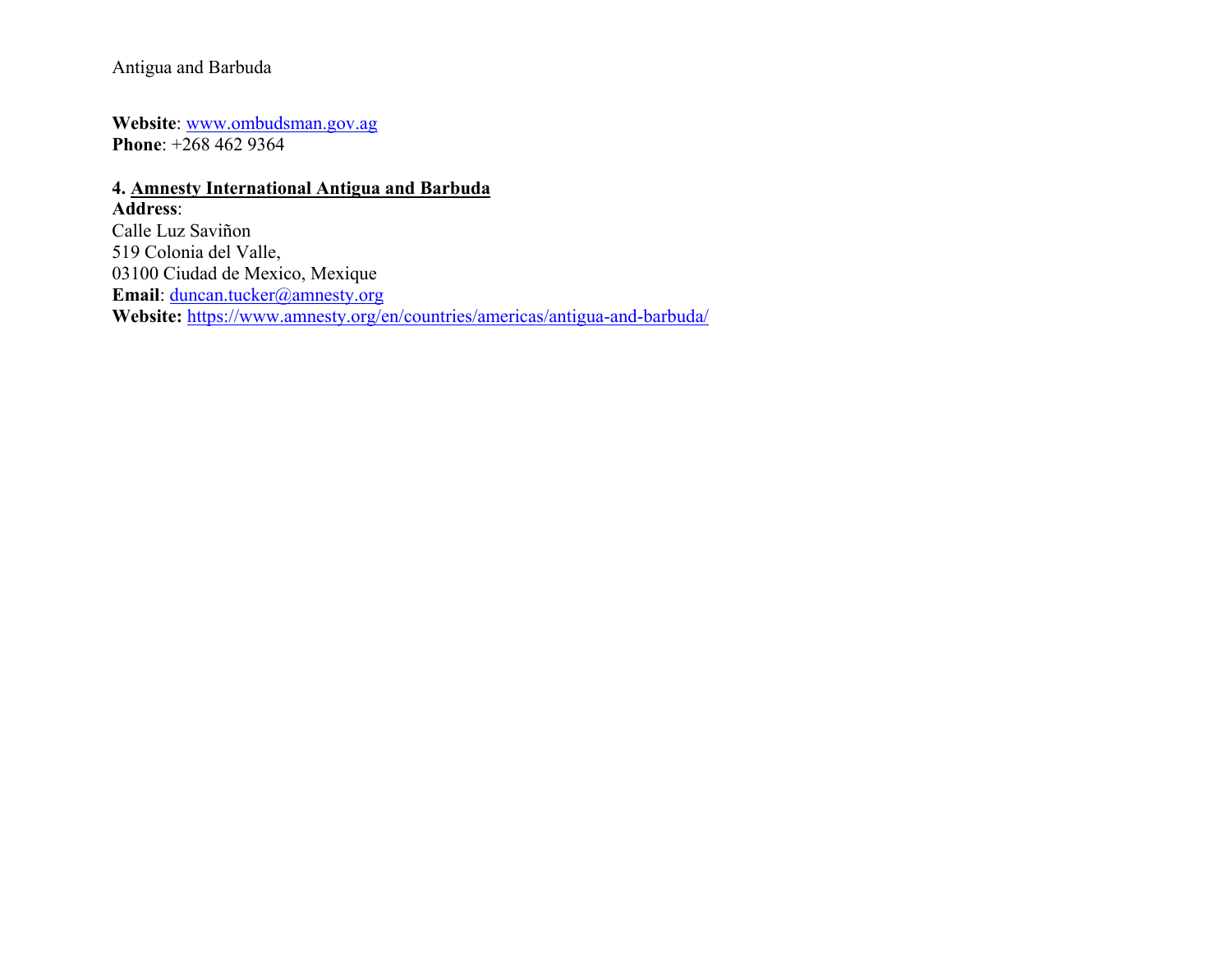#### **Please find below a list of all sources used in this chart and the associated memorandum.**

Ant. & Barb. *The Immigration and Passport Act*, (2014) No. 6. (Official Gazette Vol. XXXIV No. 41 dated Jun. 19, 2014) http://laws.gov.ag/wp-content/uploads/2019/03/Immigration-and-Passport-Act-no.-6-2014.pdf.

*Antigua and Barbuda – Asylum & Illegal – Asylum*, Sable International (2021), https://www.whatpassport.com/countries/Antigua-and-Barbuda/Asylum\_and\_Illegal/Asylum.

*Antigua and Barbuda AG: Refugee Population: by Country or Territory of Asylum, CEIC (2021),* https://www.ceicdata.com/en/antigua-and-barbuda/population-and-urbanization-statistics/ag-refugee-population-by-country-orterritory-of-asylum.

Antigua and Barbuda, CENTRAL INTELLIGENCE AGENCY (July 29, 2021), <u>https://www.cia.gov/the-world-factbook/countries/antigua-</u> and-barbuda/.

*Antigua and Barbuda*, GLOBAL DETENTION PROJECT (April 11, 2021), https://www.globaldetentionproject.org/countries/americas/antigua-and-barbuda.

Antigua and Barbuda, INTERNATIONAL FEDERATION OF RED CROSS AND RED CRESCENT SOCIETIES (2021), https://www.ifrc.org/en/what-we-do/where-we-work/americas/antigua-and-barbuda-red-cross-society/.

Antigua and Barbuda, UNHCR, https://www.unhcr.org/en-us/antigua-and-barbuda.html.

*Antigua and Barbuda: Migration Profiles,* UNICEF (2013), https://esa.un.org/miggmgprofiles/indicators/files/AntiguaBarbuda.pdf. Citizenship by Investment Unit, GOV'T OF ANT. & BARB., https://cip.gov.ag/.

Countries Exempt from Visa, ANT. & BARB. DEP'T OF IMMIGRATION, <u>https://immigration.gov.ag/visa-services/countries-exempt-from-</u> visa/.

REP. OF THE UNHCR, covering the period of 1 July 2016-30 June 2017, U.N. DOC. A/72/12 (2017), https://www.refworld.org/cgibin/texis/vtx/rwmain?page=publisher&docid=59c8d9594&skip=0&publisher=UNHCR&querysi=Antigu a&searchin=fulltext&sort=date.